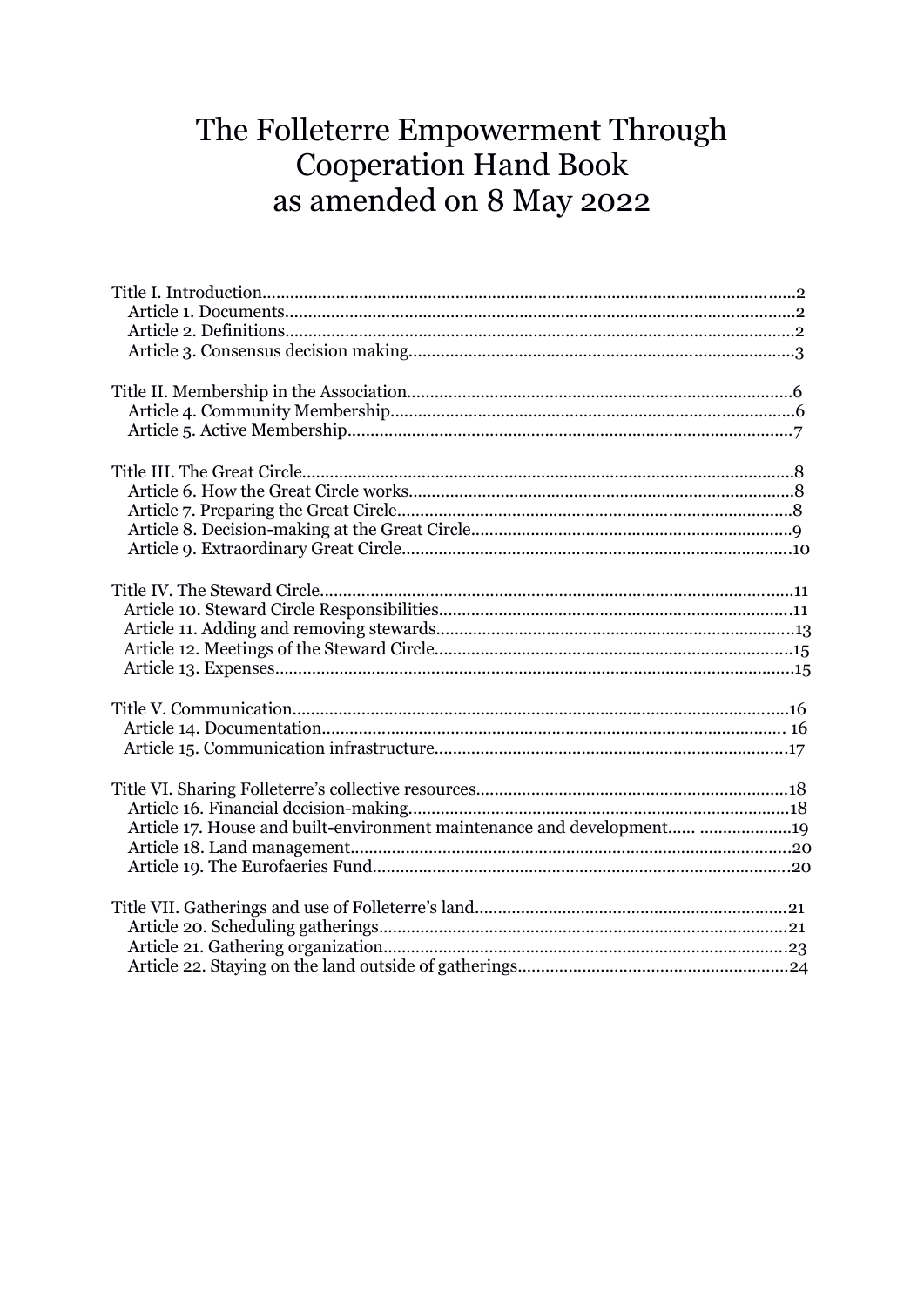# Title I. Introduction

#### Article 1. Documents

**Preamble.** We did not write this and other documents because we love paperwork; we wrote down our process because we love each other.

We have different needs and different ways of expressing them. We are many and we live far away from one another. We have different understandings of what Folleterre is and different dreams of what it will be.

Having an unclear process makes us uncertain, disempowered, frustrated, inefficient, bad listeners, excluding of others, and hierarchical. The purpose of this document is to increase transparency, make us inclusive, reduce unnecessary conflict, positively experience necessary conflict, efficiently work to build sanctuary, create space to express our individual needs, define our collective needs, and know what to expect of one another.

This document was adopted in the spirit of "good enough for now; safe enough to try." If it is not working, then we will talk about it and find a better solution.

**Section 1** The association Les Amis de Folleterre uses three documents to clarify its procedures: the Statutes, the Folleterre Empowerment-Through-Cooperation Hand Book (FETCH Book), and the Steward Circle Operational Procedures Extravaganza (SCOPE).

**Section 2.** The Statutes define the organizational structure of Les Amis de Folleterre. They explain our relationship to outside civil life and are submitted to the sous-préfecture in Lure. They can only be changed at an Extraordinary Great Circle.

**Section 3.** The FETCH Book is the Internal Rules described in the Statutes. It defines the internal processes of Les Amis de Folleterre. It explains the responsibilities of different community members to each other. It is not submitted to any outside authority. It can be changed at any Great Circle.

**Section 4.** The Steward Circle Operations and Procedures Extravaganza (SCOPE) defines the internal processes of the Steward Circle. It explains the responsibilities Steward Circle members have to each other. It can be changed at a meeting of the Steward Circle by consensus.

**Section 5.** If the documents are not in agreement, then the Statutes takes precedence over the FETCH Book and the SCOPE, and the FETCH Book takes precedence over the SCOPE.

For matters of internal organization, all three documents take precedence over any other document produced by the Association.

**Section 6.** Preambles in this document create no obligations. They are included to help understand the intent of each section.

#### Article 2. Definitions

**Preamble.** Folleterre is a community with its own language. Sharing this document among diverse faeries requires us to define parts of our faerie language.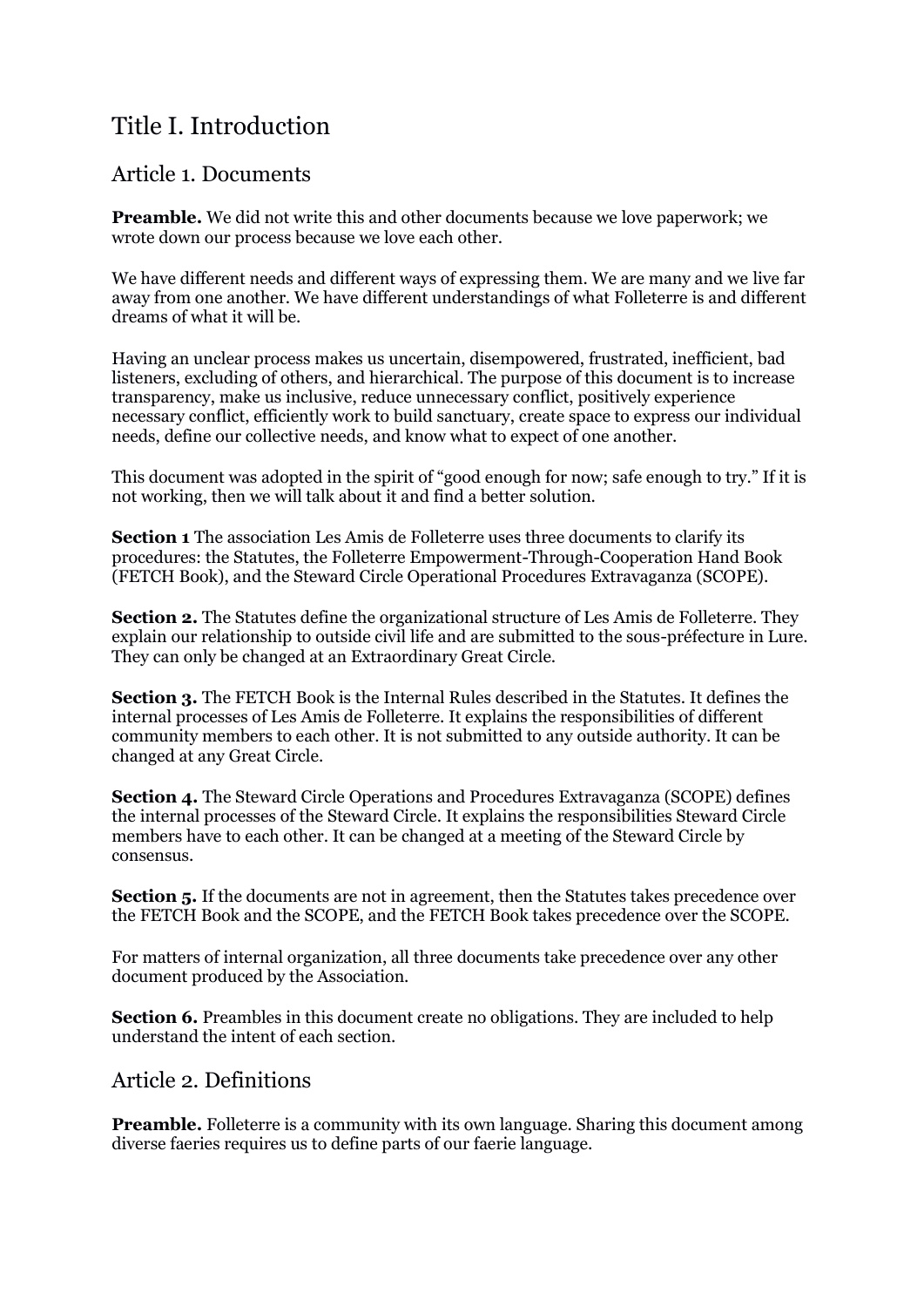**Section 1.** Les Amis de Folleterre can be referred to as "the Association," "Folleterre," "the Folleterre community," and "the community."

**Section 2.** The Association is composed of community members, active members, a Steward Circle, and other organizational bodies created by the Association.

Community members are people who support the Association and feel that they are a part of the Folleterre community. They may be referred to as "faeries" or "Folleterre faeries" or "the community."

Active members are community members who want to participate in governance of Folleterre. Any mention of just "members" or "membership" in any document produced by Folleterre refers to the active membership.

The Steward Circle is made up of stewards. Stewards are active members who commit time and energy to helping Folleterre throughout the year and are responsible for Folleterre's administration. Stewards can take on various roles to help the Association function, including "Secretary," "Gathering Harmonizer," "Focus Bringer," and "Treasurer" (not to be confused with the former Administrative Circle titles).

Members of other organizational bodies created by the Association are not necessarily active members. Their responsibilities and admittance policies are set by the Association.

**Section 3.** Gatherings are events offered by the Association where community members are invited to participate in activities that fulfill the goals of the Association. Gatherings can also be called community weeks, workshops, meetings, or other names; in this document, "gathering" refers to any of the Association's events.

A gathering has at least one organizer, who coordinates a gathering's preparation, logistics, and space-holding.

**Section 4.** The Association may purchase property to better host its gatherings and achieve its goals. The property may be referred to as "the land" or "the sanctuary."

Maintenance of the land is any work that maintains function of any part of the land. Development of the land is any work done to change the function of any part of the land.

**Section 5.** The Association hosts a General Assembly each year as described in its Statutes. That General Assembly is called the Great Circle. If needed, we can call an Extraordinary General Assembly, also known as an Extraordinary Great Circle. Stewards meet at Steward Circle meetings. Any group of people empowered to make decisions is a circle.

Proposals are potential decisions considered by any circle. Decisions are proposals that have been properly discussed by a circle and raised no paramount objections when everyone was asked. A paramount objection – similar to a "block" in other consensus models – is a reasoned refusal to consent to a proposal.

#### Article 3. Consensus decision making

**Preamble.** Consensus decision-making is the main process by which decisions are made at Folleterre, especially at the Great Circle and at Steward Circle meetings. This process differs in many significant ways from organizational systems many of us are used to and takes practice to learn.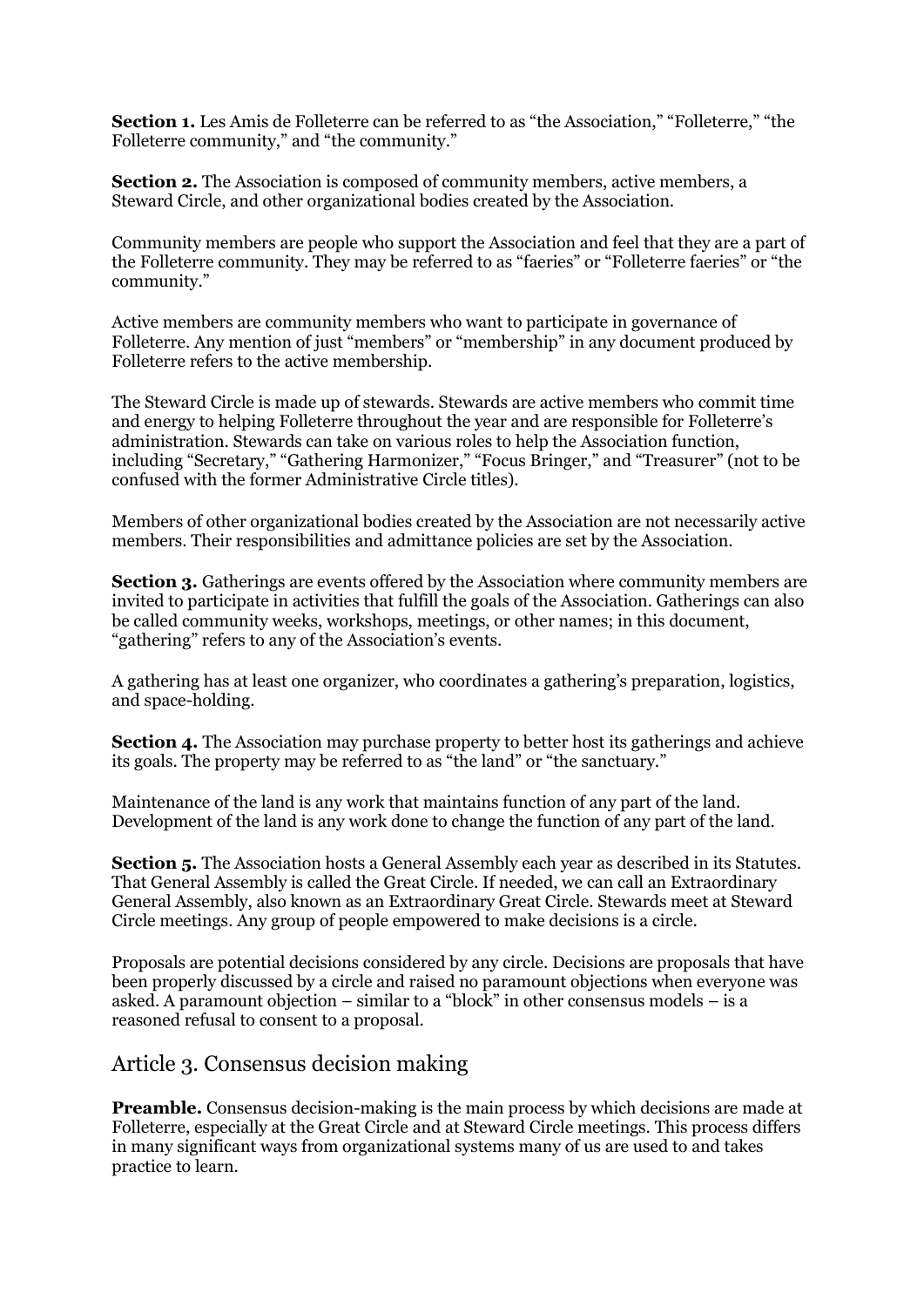We believe that consensus results in better outcomes for our community. Our process requires us to listen to everyone's ideas and concerns and makes everyone an active participant in decision-making.

While we love a solutions that gets enthusiastic agreement from the whole community, we realize that, at times, this is not possible. Our particular decision-making model focuses on getting informed consent from each participant.

We ask ourselves if we can live with a new policy, not if we actively want the new policy. Individuals with grave concerns can make us reconsider our plans and the group can move forward even if we do not all agree with one another.

**Section 1.** Our consensus decision-making process requires several commitments from the faeries participating in it.

First, consensus asks us to put a common goal before our individual interests. In our case, we are always working towards making Folleterre the best Radical Faerie sanctuary that we can.

Second, our decision-making process requires a commitment to finding consensus. Consensus-building requires research, creative thinking, and time. We have to listen actively to each other's feelings and ideas, and we need to speak our concerns in a way that helps others understand. We schedule enough time for the process to unfold and put away distractions.

Third, we need to understand the space between consent and agreement. We are looking for a solution that is "Good enough for now; safe enough to try." This makes space for individual's creativity and freedom, while preventing major concerns from being ignored.

Last, we need to approach the process with an open mind. We allow it to unfold as it will without pre-determined goals, interrupting others, and straying off-topic.

**Section 2.** Consensus in this process is defined as the absence of paramount objections to a proposal presented at a quorate meeting, where each participant understood the proposal, had a chance to express concerns to the proposal, and was asked if they had a paramount objection. This may also be called consent.

**Section 3.** Our decision-making process involves several roles.

The **facilitator** ensures that the process is followed and that each person has a chance to speak.

The **presenter** of a topic explains the motivation for the discussion and relates necessary information and may also formulate proposals.

The **proposer** writes the wording of a proposal on behalf of the group and modifies it as necessary in response to concerns raised by the group. Often the proposer and the presenter are the same person.

The **minute-taker** writes the motivation for the discussion, the exact wording of the proposal being discussed, any paramount objections and their reasons, and other concerns, ideas, and questions for further investigation. Minutes should represent the overall nature of the discussion but do not need to record every comment made.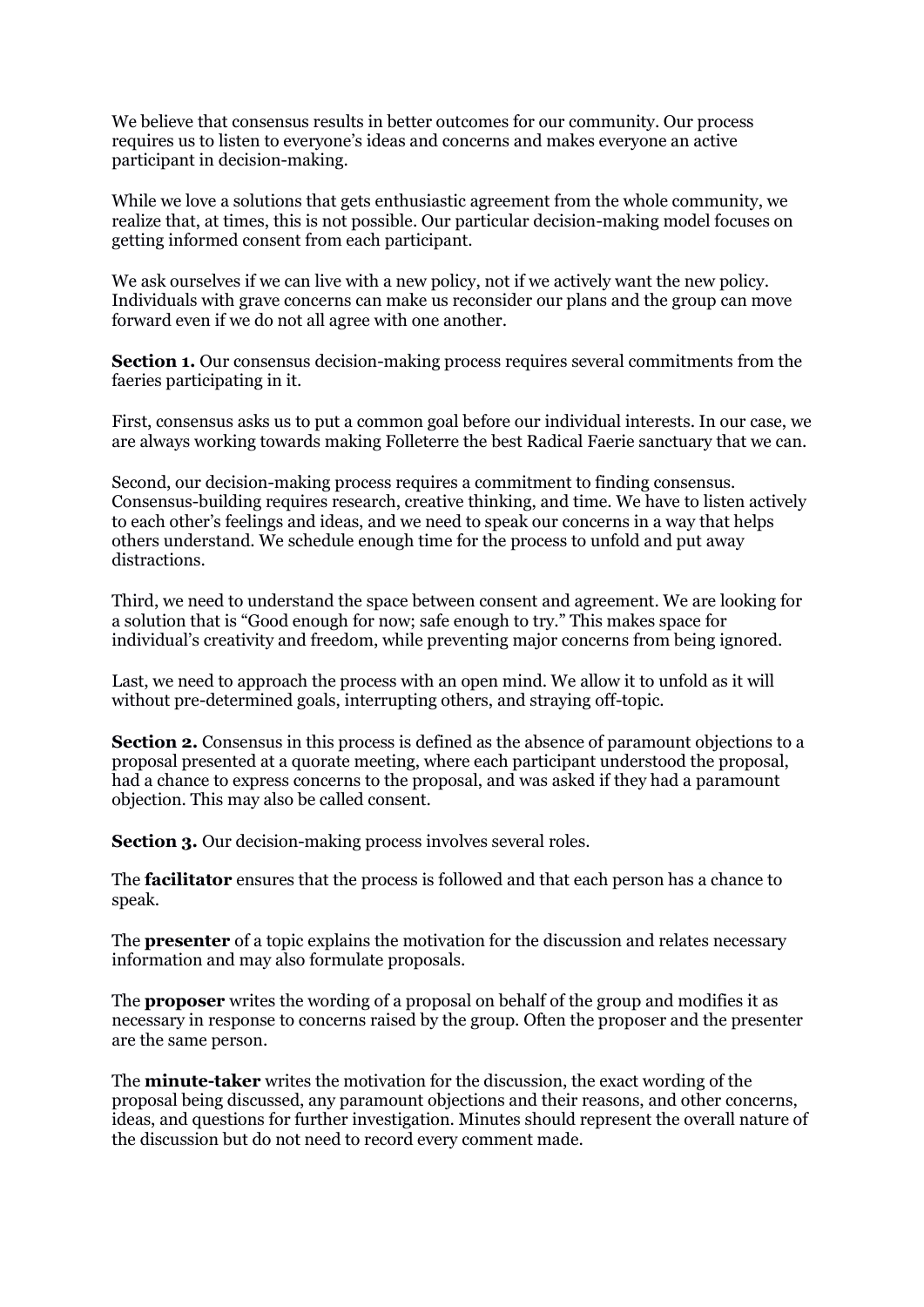**Section 4.** Folleterre's consensus process takes place in multiple rounds. In each round, every participant can speak once. The facilitator should start each round with a different speaker. The presenter or proposer informs each round before it starts and does not respond to other participants until all have had a chance to speak.

The only time a speaker can be interrupted is for technical information. If a participant knows a fact that the speaker appears unaware of, that participant may present the fact briefly.

Speakers should self-facilitate; that is, they should ask themselves if what they plan to say needs to be said, if it is the appropriate moment to say it, and if it is the clearest way to say it. Our time at in-person meetings is limited.

**Section 5.** Our process depends on clearly-worded proposals. Clear and precise wording ensures that everyone knows what they are consenting to and provides necessary information for the faeries who did not attend the meeting. This requires time and concentration from the entire group.

**Section 6.** Below are the types of rounds that can be used in decision-making. Concerns for time, simpler problems, and discussions that have already happened may lead presenters and facilitators to skip the first one or two rounds. Discussions with pre-identified motivations can start with the brain-storming round. Discussions with pre-formulated proposals can start with the comprehension check. Facilitators should not make the decision to skip the first few rounds lightly.

-*Information-sharing round*. After the presenter has explained the motivation for a discussion, participants give information about the state of the situation and the needs of Folleterre related to the motivation.

-*Brain-storming round*. Once the motivation is well-defined, participants present ideas or parts of ideas for possible solutions.

At this point, either further brain-storming rounds are called, the discussion is suspended for further research, or a participant formulates a proposal. This person becomes the proposer.

-*Clarity check*. Each participant expresses whether or not they understand the proposal. Questions may only be asked to understand the meaning of the proposal.

-*Reaction round*. Participants react to a proposal, expressing areas of support, concerns, possible modifications, and feelings. This is not the time to express paramount objections; the goal here is to make the proposal as good as it can be.

-*Consent check*. Participants ask themselves if the proposal is "Good enough for now, safe enough to try." The facilitator asks each participant if they have a paramount objection. If there are no paramount objections, then consent is achieved.

**Section 7.** Our process is iterative: we repeat rounds as needed.

After a proposal is worded or re-worded, it is always followed by a comprehension check and a reaction round. Repeating these rounds is appropriate even if only minor changes are made to the proposal.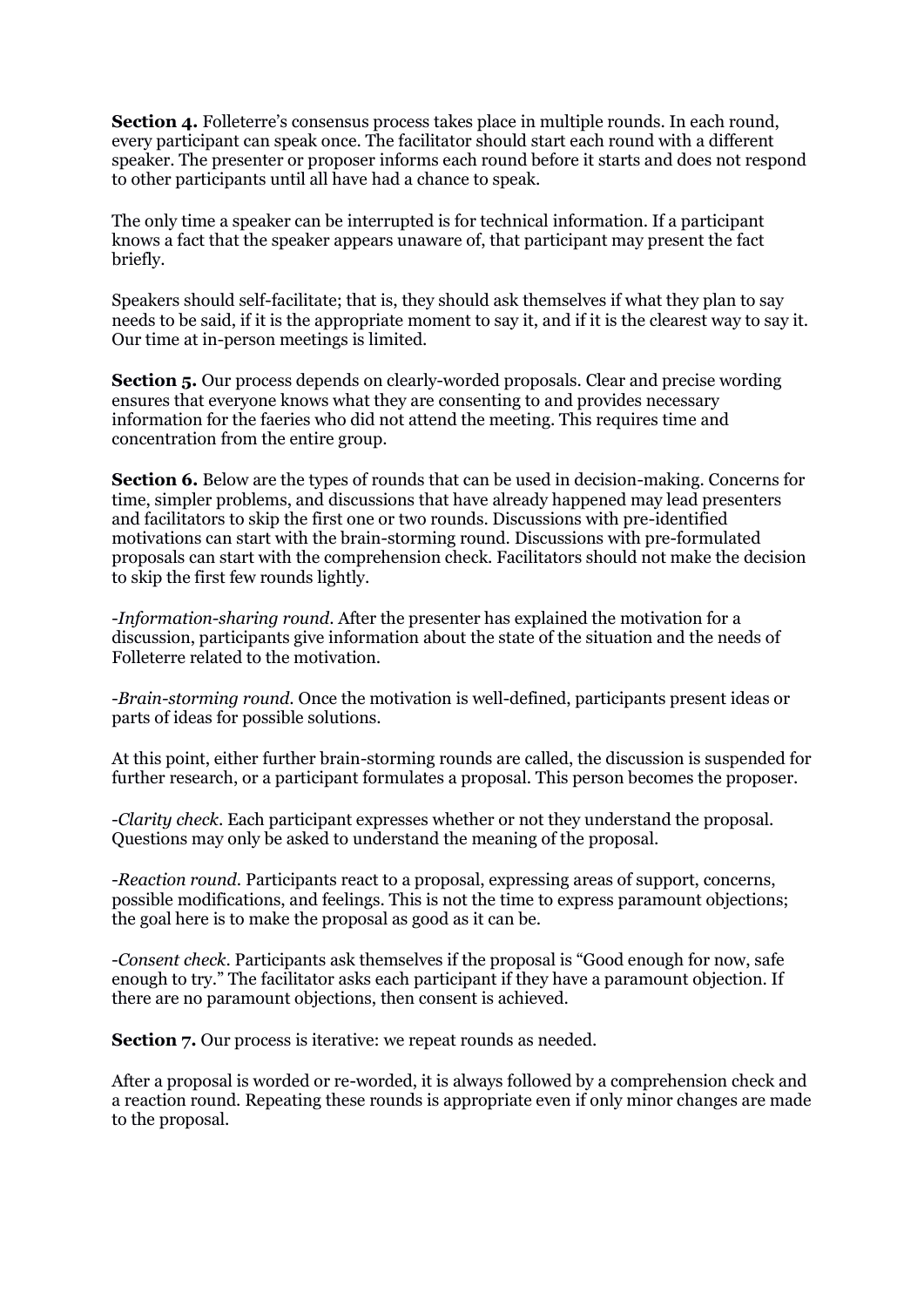If the proposer or facilitator believe that the motivation is not well-defined or that the proposal is restricting creative thinking, the group can go back to the information-sharing round or the brain-storming round.

Facilitators are strongly urged to resist the temptation to move to the paramount objection check prematurely.

**Section 8.** Paramount objections are welcomed because they provide us with necessary information and force us to think through a proposal more. Faeries with paramount objections are strongly encouraged to help the presenter create a proposal that they can consent to, and to remember that our process needs us to put our common goals before our preferences.

Paramount objections can be made for the following reasons:

-This circle is not capable of making this decision. Examples:

"The Great Circle must make this decision, and this is a Steward Circle meeting." "This group does not have enough knowledge about this topic."

"This decision would result in a Folleterre that is not a Radical Faerie Sanctuary, which is our common goal."

-The proposal poses a major risk for the community, the Association, or its properties. Examples:

"The proposal might put faeries in danger when there are a lot of people on the land."

"The Association would face a serious legal penalty."

-The participant would have to leave the community or the circle.

Examples:

"The participant is transgender, and the proposal would exclude transgender faeries from coming to the land."

"This proposal would cause harm to a faeries with mobility issues, and that includes the participant."

If others believe that a paramount objection is not legitimate, we will discuss the matter with the participant.

**Section 9.** Our meta-process is iterative. Decisions are made on the basis of "Good enough for now, safe enough to try." We try the decision and live with it for a while. If we need to change it, we go through this process again and make a new decision.

**Section 10.** Sometimes our personal experiences and emotional baggage can prevent us from fully participating in the consensus-building process. We are encouraged to examine our motivations using other, heart-centered processes.

**Section 11.** All decisions shall be taken by consensus as provided in Title I Article 3 of the FETCH Book, unless otherwise expressly provided in the Statutes or in the Internal Rules.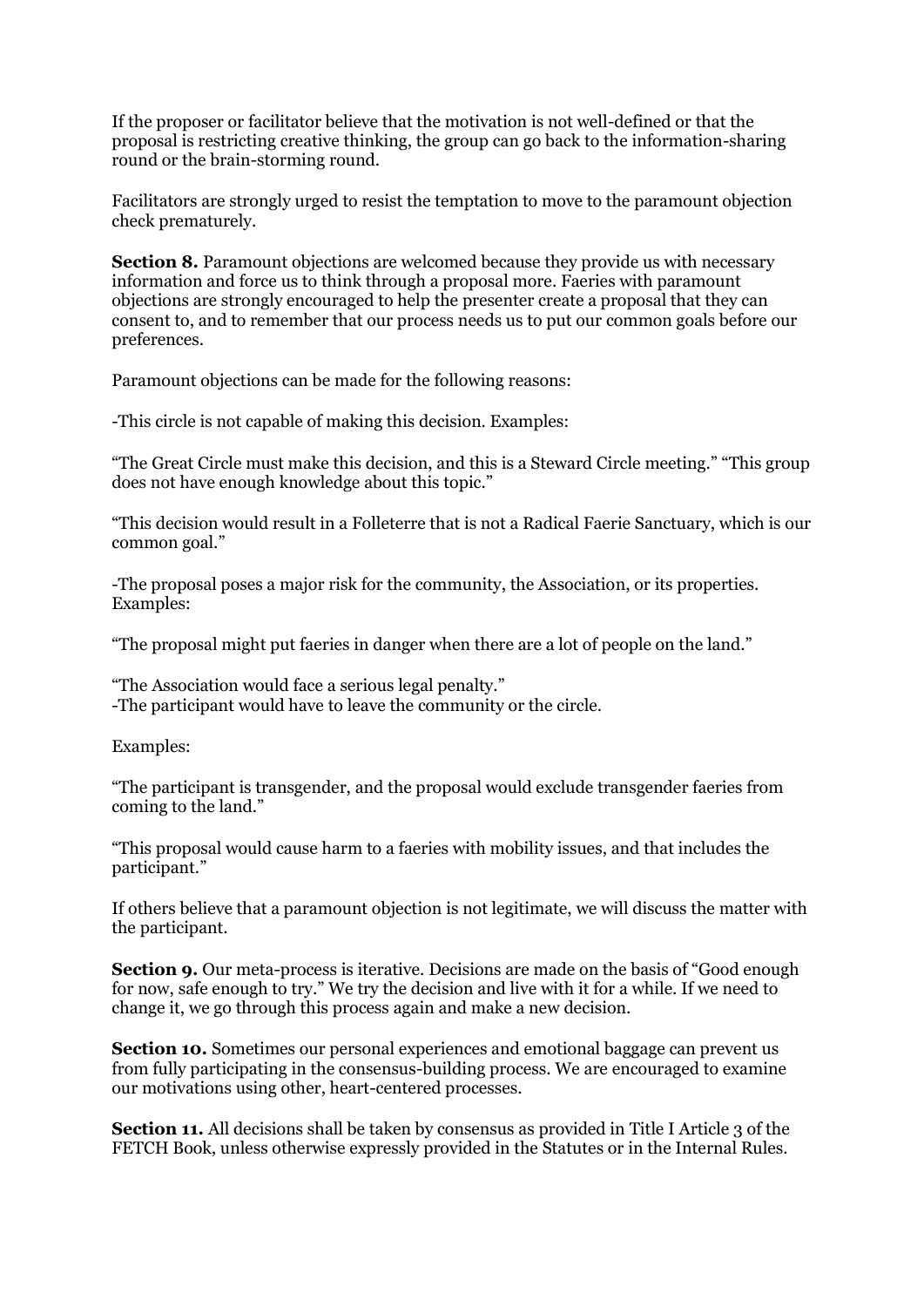# Title II. Membership in the Association

### Article 4. Community Membership

**Preamble.** Not everyone who is a part of the community will want to participate in governance, which is just another part of the work we do at Folleterre. Therefore, there will always be people who are a part of Folleterre who will not register as active members.

We have an obligation to keep the entire community informed and engaged. A person is a community member if they feel that they are a community member, because a Folleterre faerie is someone who feels like they are a Folleterre faerie.

**Section 1.** Community members are faeries who identify as part of the Folleterre community.

**Section 2.** Community members can participate in all events organized by the Association. They can attend all official meetings, including but not limited to the Great Circle and Steward Circle meetings. They cannot raise paramount objections at those meetings.

**Section 3.** The Association does not have to keep a list of community members.

#### Article 5. Active Membership

**Preamble.** Folleterre is organized as a Law 1901 association and therefore needs active members. Active members commit to helping the community with governance and appear on our official list of members that may be communicated with the outside world.

**Section 1.** Active members are community members and have all the privileges of community membership. Additionally, they can participate in consensus-building and raise paramount objections at the Great Circle and at all other meetings of the active membership of the Association. Active members can participate in Steward Circle meetings but cannot raise paramount objections.

**Section 2.** Applicants for membership self-identify as faeries, have attended at least one gathering organized by Folleterre, and agree to use Folleterre's consensus decision-making process before applying for membership.

**Section 3.** Community members who want to become active members must fill out an application form and submit it to the Secretary. The form is prepared and made available by the Secretary. The form will ask applicants for their names and contact information. It can ask for any information necessary for the well-being of the Association.

No money is required to be an active member.

**Section 4.** The Secretary can reject an application for the following reasons:

-the application form is incomplete,

-the applicant does not meet the requirements in Section 2,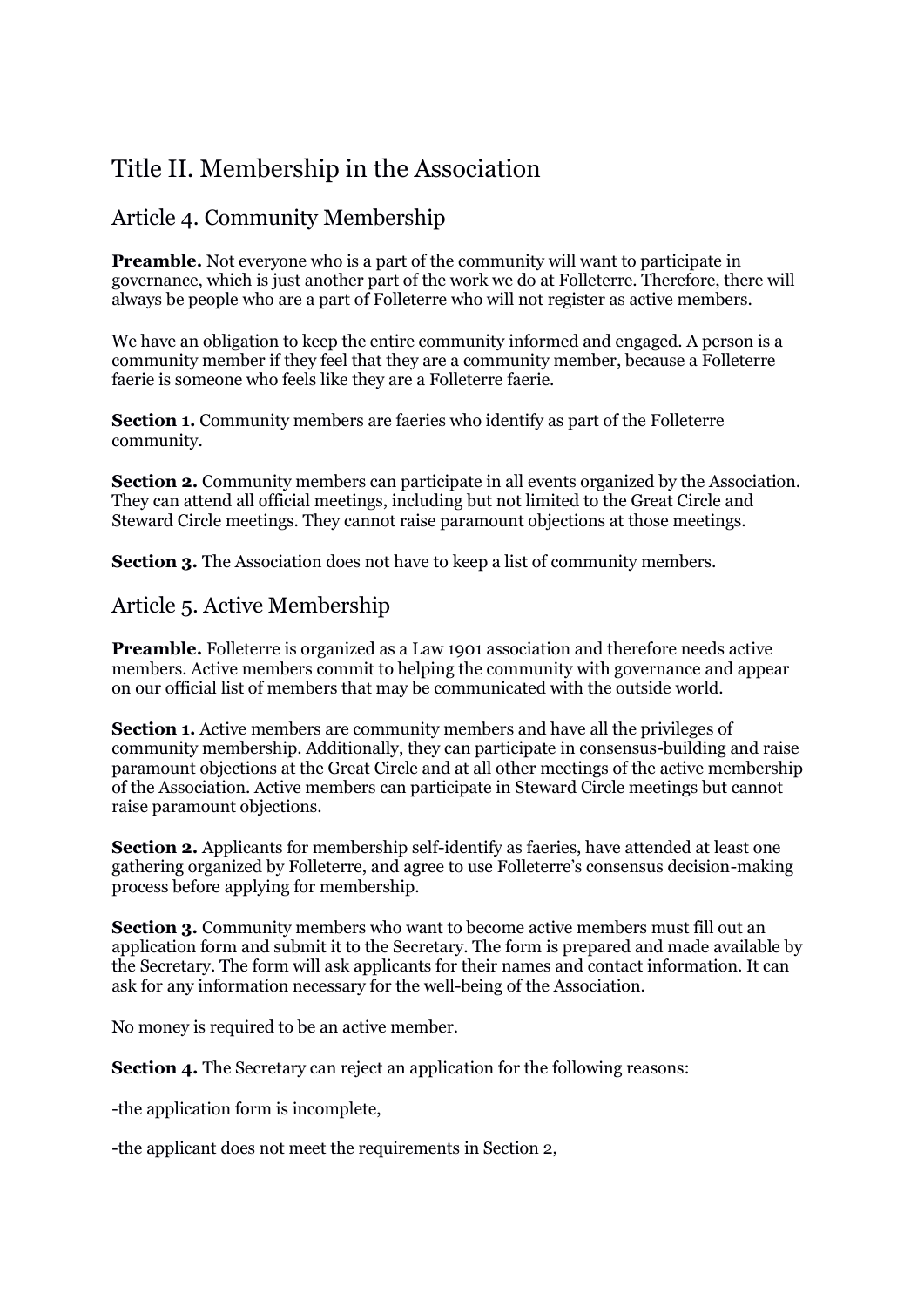-the application contains false information.

The Secretary will respond to membership applications. Refused applicants may re-apply, appeal to the Steward Circle, or appeal to the Great Circle, which has the power to approve membership when appropriate.

**Section 5.** The Secretary can revoke membership for the following reasons:

-an active member dies,

-an active member sends a message in writing to the Secretary asking to withdraw their membership,

-a period of one year has elapsed since the member's previous application was accepted,

-the Steward Circle decides that revoking active membership is in the best interest of the Association.

**Section 6.** The Secretary will maintain a list of active members and their contact information. The Secretary will contact all active members at least one month before the Great Circle to remind them to renew their membership.

**Section 7.** If an active member is causing major disruptions to Folleterre, the Steward Circle will try to find a solution that protects the interests of the Association. The Steward Circle is authorized by the Statutes to remove an active member if no other means of protecting the interests of the Association is available.

### Title III. The Great Circle

#### Article 6. How the Great Circle works

**Preamble.** The Great Circle is an important part of how our community organizes itself, creating space to discuss Folleterre's current state and our visions for the future.

The Great Circle has two main sources of power: discussion and decision-making. In a nonhierarchical community, making space for thoughtful communication and heart-based listening is an effective way to be heard and to create change. This community has often been able to solve problems through discussion without a formal decision. Even the decisionmaking process is mostly discussion.

**Section 1.** The Great Circle is the yearly, in-person General Assembly of the Association's active membership, organized by the Steward Circle. Any community member may attend.

The purpose of the Great Circle is communication and decision-making in order to help the Association plan the following year.

The Great Circle is a place for official announcements of the Association. All offers of service from stewards end at the Great Circle, and stewards for the following year can make or renew pledges at the Great Circle.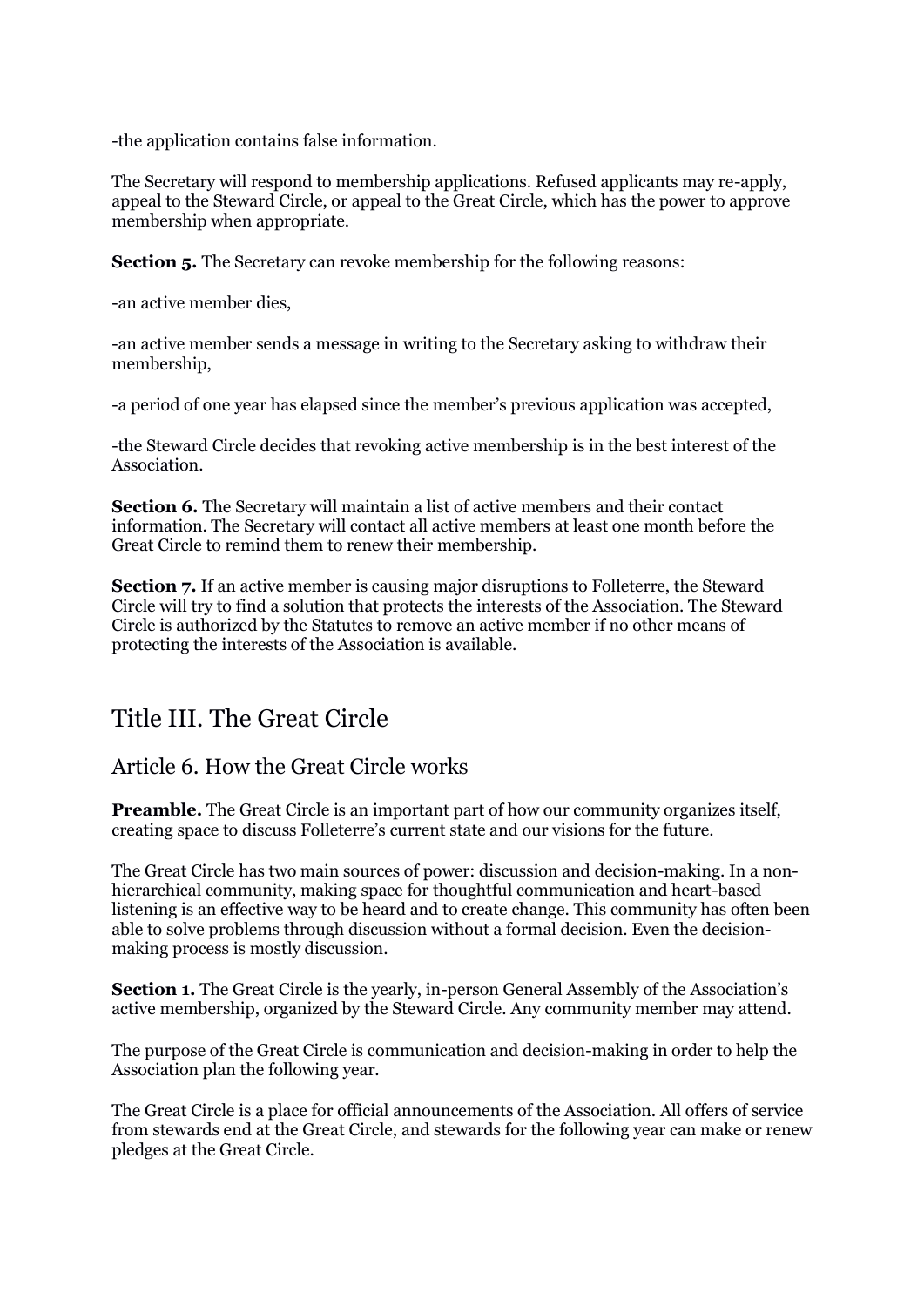**Section 2.** The Great Circle will have at least one facilitator and a prepared agenda of topics to discuss.

The facilitator(s) are responsible for ensuring that the Great Circle is efficient in discussing the agenda, that all community members are heard, and that the consensus decision-making process is followed when decisions are made.

**Section 3.** Written correspondence from community members may be read at the appropriate time at the Great Circle. Facilitator(s) can also make the written correspondence available without reading it aloud.

**Section 4.** Minutes recorded by the designated minute-taker(s) will be made available to all community members following the Great Circle.

#### Article 7. Preparing the Great Circle

**Preamble.** Our time at the Great Circle is limited, and faeries give time and money to attend. Therefore, we want to ensure that we are prepared to use this time well.

Many community members cannot attend. We balance the needs of those faeries with the need to protect the Great Circle space for those who do attend.

Much of the responsibility of preparing the Great Circle is given to the Steward Circle to make sure that it gets done. All community members are encouraged to participate in this process if they want to.

**Section 1.** The Steward Circle will set a date and location for the Great Circle and announce it as soon as possible on the website.

**Section 2.** The Steward Circle will prepare a provisional agenda. Community members can submit ideas for discussion topics. The Steward Circle will announce the provisional agenda to all members one month before the Great Circle.

**Section 3.** The Steward Circle will find community members to act as facilitator(s) and minute-taker(s) at the Great Circle.

**Section 4.** The Steward Circle will prepare several documents for review or approval at the Great Circle. These include:

-a financial report of the previous financial year,

-a provisional budget for the next financial year,

-a Steward Circle report of the Association's activities since the previous Great Circle,

-if needed, evaluations of the impacts of proposed changes to the FETCH as well as appropriate wording,

-a list of pledges from potential stewards.

**Section 5.** After the provisional agenda is sent, the Steward Circle will continue to collect ideas for topics of discussion at the Great Circle up to the day of the Great Circle.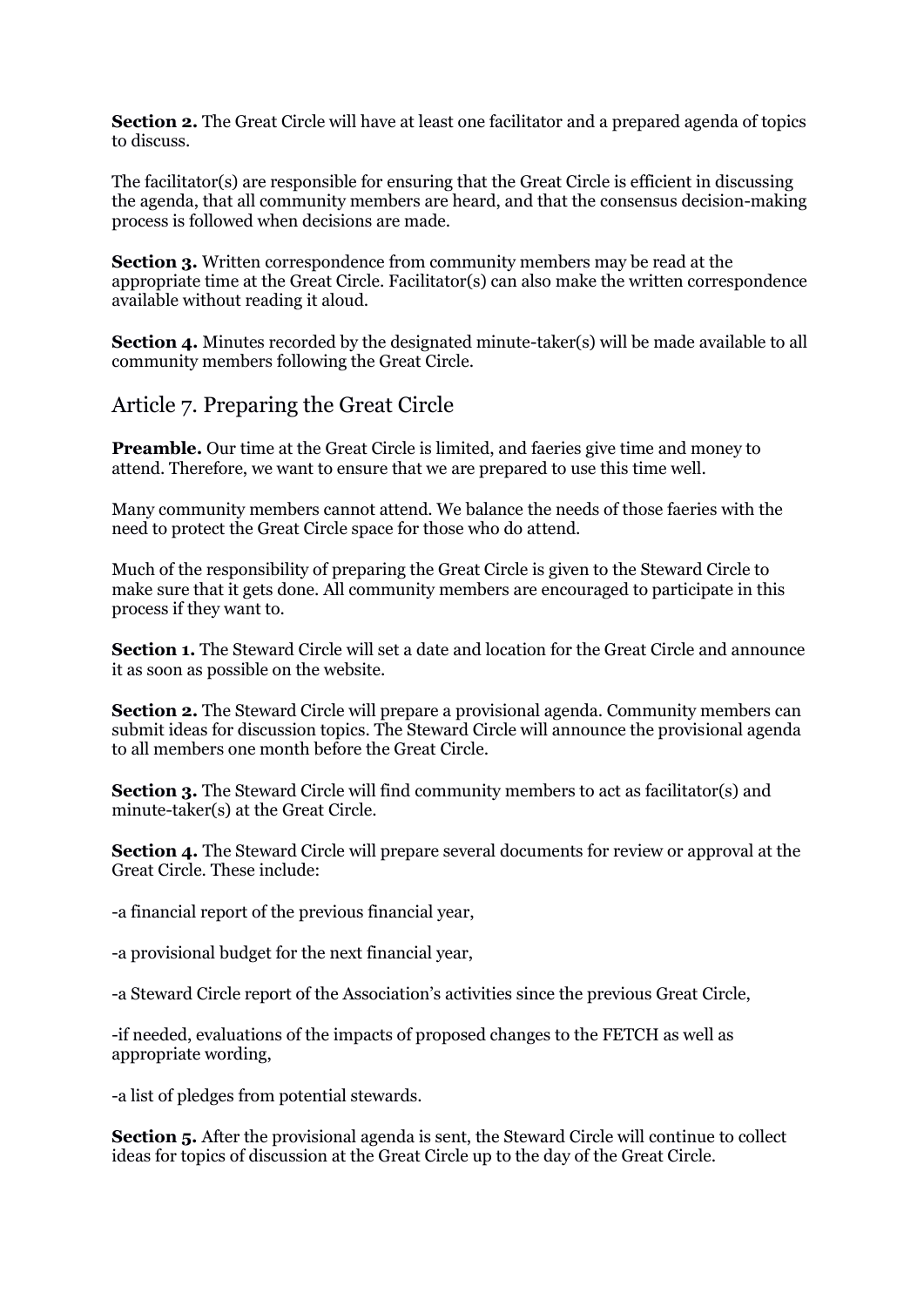**Section 6.** The facilitator(s) will prepare the final agenda up to the day of the Great Circle to be validated at the opening of the Great Circle.

The agenda will include a discussion of the provisional budget, an announcement of stewards for the following year, and a brief presentation of the Steward Circle and financial reports.

The final agenda can also include ideas collected from community members prior to the Great Circle, but it does not need to include all of them. Facilitators should prioritize topics that were announced in the provisional agenda, topics that are important to a large number of members, and topics that the previous year's stewards believe are important to the wellbeing of Folleterre.

#### Article 8. Decision-making at the Great Circle

**Preamble.** The Great Circle is empowered to make decisions because Folleterre belongs to the community.

Formal decisions ensure that a specific wording of an idea has been examined by a large enough group of people and that ample opportunity to raise concerns and objections was given. Decisions are communication tools that transform future discussions.

Our consensus process differs from decision-making processes many of us are familiar with in that we assume that we all want Folleterre to be the best Radical Faerie Sanctuary it can be, and we want many voices to help us reach that goal. Since in-person meetings of this community are rare and difficult to organize, we want this space to be an empowered and effective forum for decision-making.

**Section 1.** The Great Circle can:

-approve, modify, or reject the provisional budget presented by the Steward Circle,

-call for discussion of a potential steward's offer of stewardship that may end in acceptance, conditional acceptance, or rejection,

-approve or reject changes to the FETCH,

-approve any development project and create a named budget for it,

-create new governing bodies with mandates outside of the Steward Circle's mandate,

-approve spending and initiatives outside the Steward Circle's mandate,

-give general direction regarding the areas of the Steward Circle's mandate.

**Section 2.** The Great Circle is quorate for decision-making if seven active members are present. If the General Assembly is not quorate, it will discuss ways to host a Great Circle that is quorate.

**Section 3.** Decisions will be made in the process described in Article 3. Only active members who are physically present may raise paramount objections.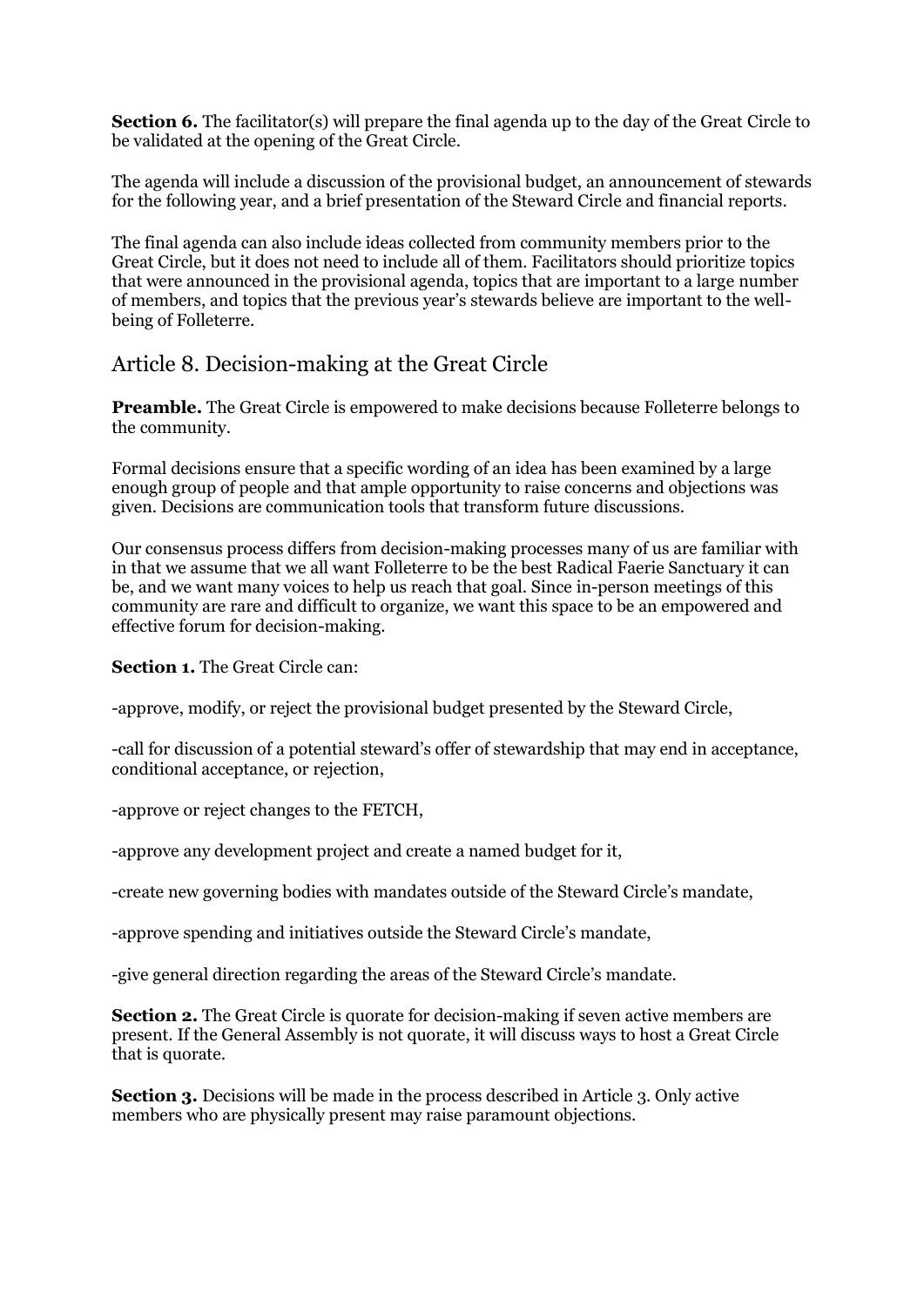**Section 4.** If the Great Circle cannot approve a provisional budget, it will give guidance to the Steward Circle so that the Steward Circle can prepare and agree to a new provisional budget. The new provisional budget will be sent to all active members of the Association.

**Section 5.** Decisions made on topics not included in the provisional agenda will be announced to all active members after the Great Circle to give them a chance to respond. One month following the announcement, the Steward Circle can decide to block or modify the decision if major concerns were raised by members who did not attend the Great Circle.

**Section 6.** The Steward Circle is expected to implement decisions of the Great Circle. If no steward offers to implement a project approved by the Great Circle, the Steward Circle will notify the community in an attempt to find volunteers.

#### Article 9. Extraordinary Great Circle

**Preamble.** When we need to make decisions that involve everyone, we might not have time to wait for the next Great Circle. In these rare cases, we can organize an Extraordinary Great Circle.

This procedure is also for the few decisions that involve changing the nature of Folleterre, when we want to be sure everyone is aware of the gravity of the situation.

**Section 1.** An Extraordinary Great Circle is the Extraordinary General Assembly described in the Statutes. It can occur at a time and a location agreed to by those who call it.

**Section 2.** An Extraordinary Great Circle is called when either 50% of the active members of the Association agree to call one or when the Steward Circle agrees by consensus to call one, for the following reasons:

-to sell or abandon land owned by Folleterre,

-to change the statutes,

-to dissolve the Association,

-any serious matter that cannot wait for the next ordinary Great Circle nor be addressed by the Steward Circle.

**Section 3.** Unless otherwise specified here, the procedure for an Extraordinary Great Circle is the same as the procedure for an ordinary Great Circle. It can happen at any time of the year, including the same day as the Great Circle.

**Section 4.** The provisional agenda should be sent to all active members as soon as the Extraordinary Great Circle is called. This may be less than one month before the Extraordinary Great Circle. Those calling for an Extraordinary Great Circle do not need to include other topics for discussion submitted by community members.

**Section 5.** Consensus will be attempted for all decisions at an Extraordinary Great Circle. If consensus cannot be reached, and the situation the Extraordinary Great Circle was called to address requires immediate action, the Extraordinary Great Circle can validate a decision with a vote of 75% of the active members present.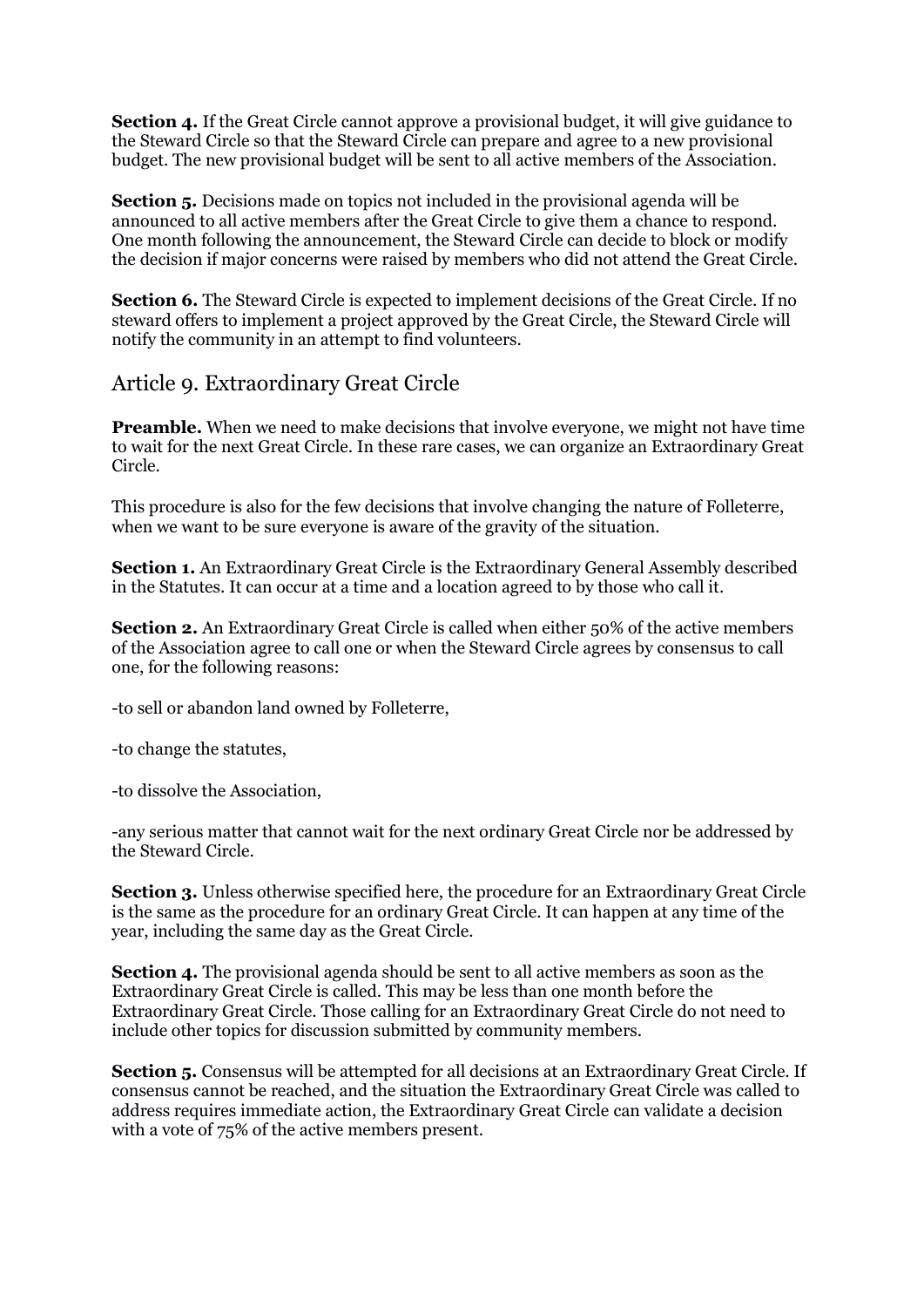# Title IV. The Steward Circle

### Article 10. Steward Circle Responsibilities

**Preamble.** Decision-making for a community like Folleterre requires time and energy to research, listen, share, and negotiate. Our work requires commitment and technical knowledge. In order to effectively make sanctuary, we delegate much of this work to the Steward Circle.

Stewards are volunteers who commit their personal time to deepening their understanding of the community and helping to make it a magical place. We appreciate faeries who lovingly give their time to do this necessary work, and we want them to be empowered to make the day-to-day decisions necessary to accomplish their work.

Stewards want to do a good job for others in this community and guidelines from the community help them to know what is expected of them. The clear mandate and guidelines contained here for the Steward Circle is a gift from the community.

**Section 1.** The Steward Circle is responsible for

-representing the Association in all contexts,

-administration of the Association,

-maintenance and development of its properties,

-helping organizers prepare gatherings, and

-facilitating communication among community members.

The Steward Circle can delegate its responsibilities when appropriate.

Stewards are active members who pledge time and energy for the following year to help the Steward Circle fulfill its responsibilities in Article 11 of the Statutes.

**Section 2.** The Steward Circle is a non-hierarchical body. Any steward may be authorized to represent the Association in any civil act. Any steward may be authorized to sign declarations and obligations on behalf of the Association.

The Steward Circle takes penal and civil responsibility for the Association, as explained in the Statutes.

The Steward Circle must agree by consensus to authorize any steward to sign obligations and declarations on behalf of the Association. That authority may be general or limited to a specific task.

Because of the nature of the Treasurer's and Secretary's responsibilities, they are authorized to represent the Association and sign declarations and obligations by virtue of their role. For this reason, the Steward Circle must agree by consensus to accept a steward's offer to fulfill the roles of Treasurer and Secretary.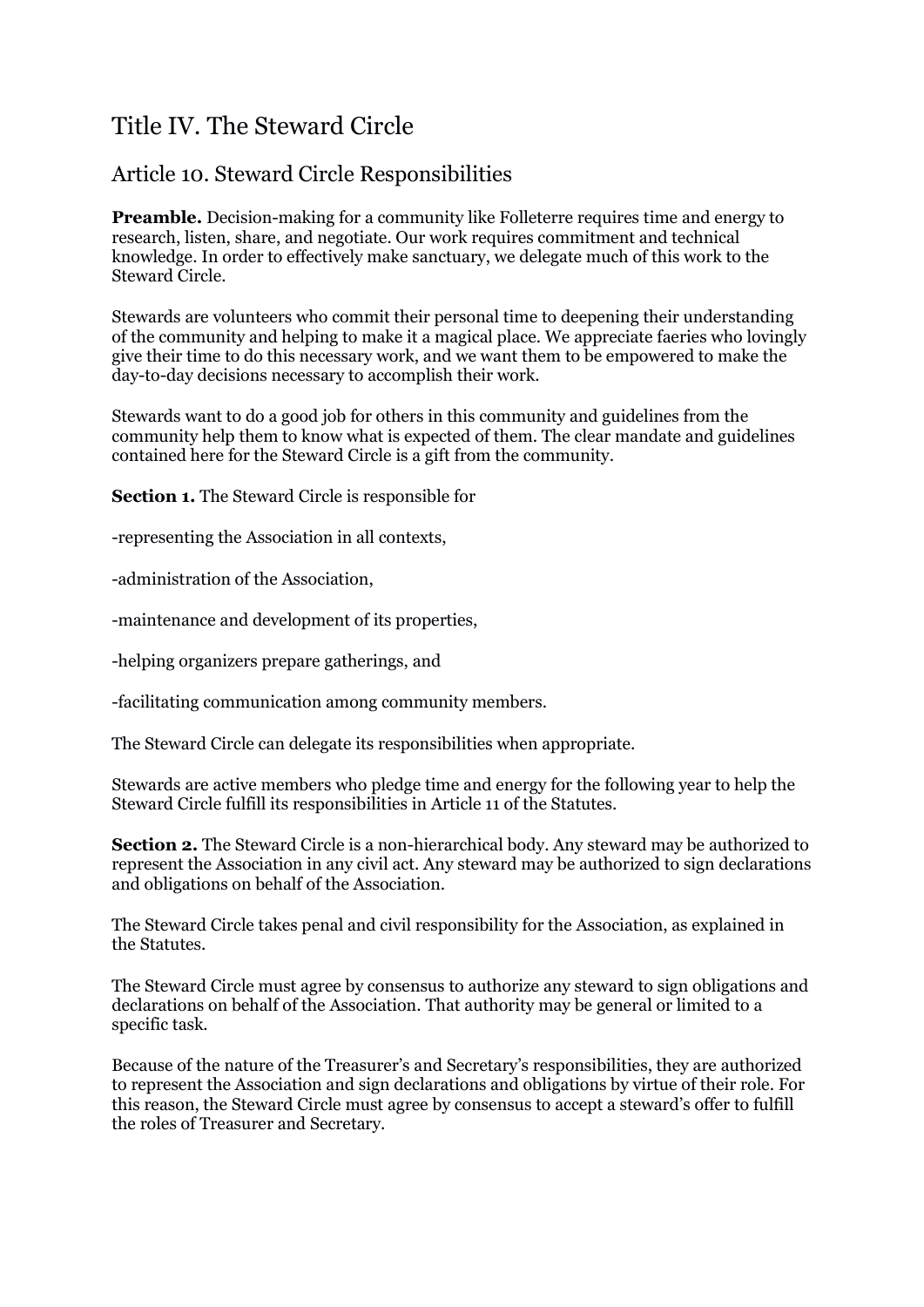**Section 3.** Certain responsibilities are performed more efficiently if assigned to an individual instead of to a group. The Steward Circle may assign any of its responsibilities to specific stewards as it sees fit.

The community needs several roles to be fulfilled in order to facilitate communication and to ensure that important administrative work gets done. The Steward Circle is responsible for finding stewards to fulfill these roles.

Roles are voluntary. More than one steward may take a single role and they can work together to fulfill it. Stewards may delegate part of their responsibilities to other community members when appropriate.

If no one volunteers for a role, the Steward Circle will communicate the problem to the wider community in order to find someone to take the role. In the meantime, the Steward Circle as a whole will fulfill that role.

The Steward Circle must make a decision to accept a volunteer for any of the roles and is encouraged to carefully consider whether the volunteer has the commitment, technical knowledge, and familiarity with the community necessary to fulfill the role. The Steward Circle may modify a role or decline a volunteer's offer for a role if necessary.

A steward's commitment to one of these roles lasts until the Steward Circle makes a decision to allow someone else to take on the role, the Steward Circle formally accepts a steward's resignation from the role, or the Steward Circle decides that the volunteer's serious misbehavior or gross negligence necessitates removal from the role.

The roles are:

*Secretary:* The Secretary is responsible for all official paperwork on behalf of the Association. This includes, but is not limited to, filing a yearly *Déclaration de Dirigeants*  immediately after the Great Circle with the names of all the stewards; receiving, reviewing, and responding to membership requests on behalf of the Association as described in Article 4; maintaining an accurate list of active members and their contact information; adding names and contact information to the Association's mailing lists; and writing all *Procès Verbal* on behalf of the Association. The Secretary is empowered to sign all obligations and declarations on behalf of the Association in accordance with the rules in this document and the SCOPE.

*Treasurer:* The Treasurer is responsible for financial record-keeping and monetary transactions on behalf of the Association. This includes, but is not limited to, book- keeping of financial transactions made by the Association; ensuring that needed materials for bookkeeping at Folleterre are available; producing a yearly financial report and provisional budget for the Great Circle; and making bank transactions on behalf of the Association in accordance with Article 15. The financial report will be authenticated by another community member before the Great Circle. The Treasurer is empowered to sign all obligations and declarations on behalf of the Association in accordance with the rules in this document and the SCOPE.

*Focus Bringer*: The Focus Bringer serves as a point of contact for the community on behalf of the Steward Circle and helps coordinate the stewards' work. Their

responsibilities include, but are not limited to, preparing provisional agendas for all Steward Circle meetings; responding to inquiries on behalf of the Association; preparing a Steward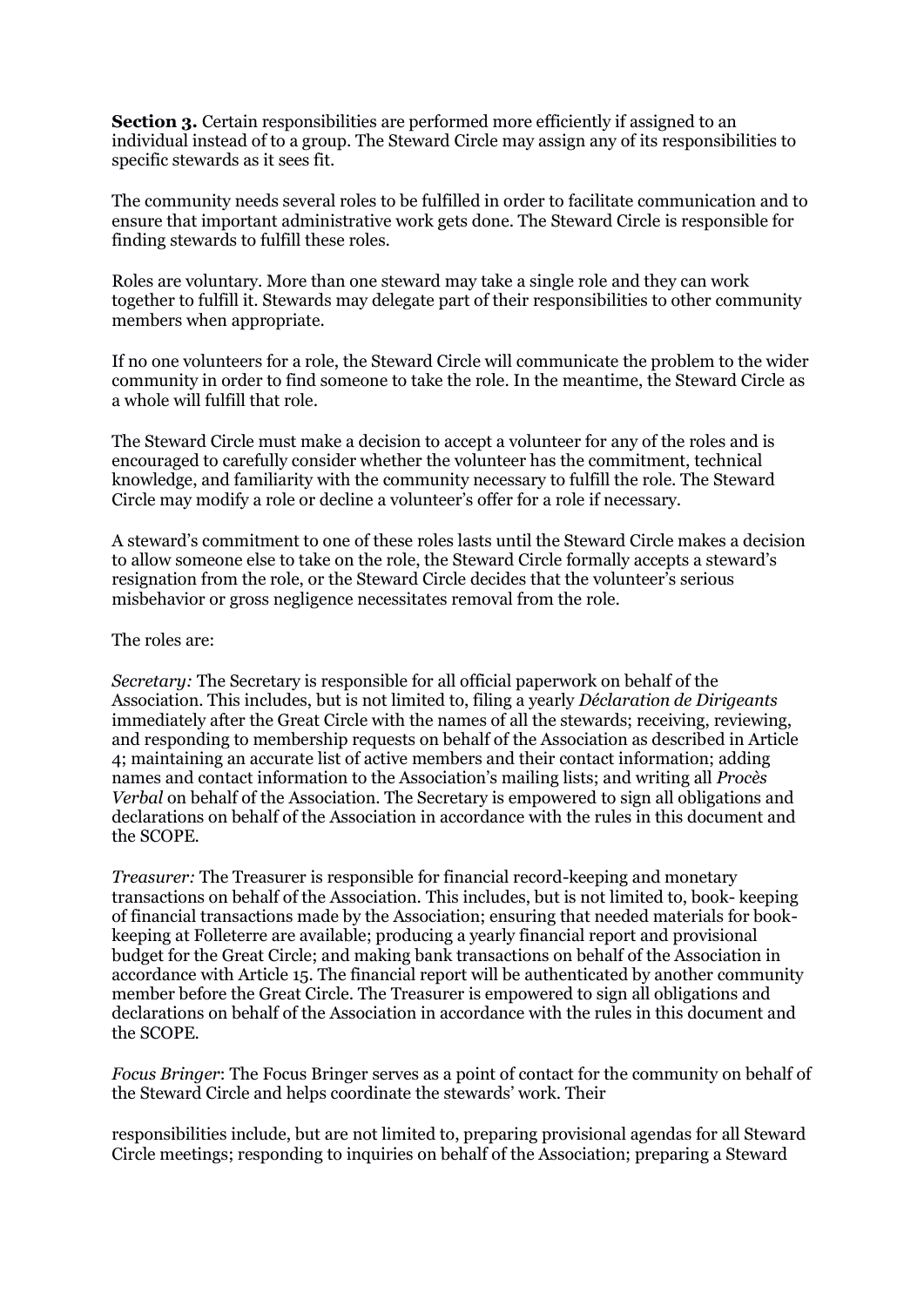Circle report for the Great Circle; and ensuring that facilitators and minute-takers are found for all meetings of the Steward Circle.

*Gathering Harmonizer*: The Gathering Harmonizer is responsible for coordinating the dates of events for the calendar year as described in Article 19 and communicating the gathering calendar to community members. They are also expected to provide information and help to gathering organizers and communicate organizers' needs to the Steward Circle. They give guidance to gathering organizers.

#### Article 11. Adding and removing stewards

**Preamble.** Any active member who wants to commit time and energy to helping Folleterre throughout the year is encouraged to become a steward.

The community expects stewards to understand Folleterre, its practical needs, its purpose, and its culture. Folleterre wants stewards to participate in discussions, decisions, and other Steward Circle tasks. Potential stewards should only proceed if they can make this commitment for a full year.

**Section 1.** Stewards commit to

-take legal responsibility for the actions of the Association as described in the Statutes and the Internal Rules,

- use Folleterre's consensus decision-making model,

-participate in the discussions and decisions of the Stewardship Circle online and in person regularly,

-deepen their understanding of the community, and

-act in the interest of the community and not in their personal interest.

**Section 2.** To be eligible to stand as a steward, it is suggested that the candidate has been an active member of the Association for the last year.

**Section 3.** There is no limit to the number of stewards in the Steward Circle. A steward may be elected as steward any number of times.

**Section 4.** The Steward Circle shall, not later than one month before the Great Circle, authorise two stewards from among its members, as facilitators, to organise and conduct the election of stewards for the forthcoming term.

An active member who wishes to become or remain a steward must, at least two weeks before the Great Circle, submit a written pledge as steward to the association for the attention of the facilitators, in which one describes their motivations and skills which would benefit the Steward Circle and community.

In order of receipt the facilitators will record a list of all candidates and make it available for the members in due time before the Great Circle.

First time candidates must be physically present at the Great Circle and explain their pledge.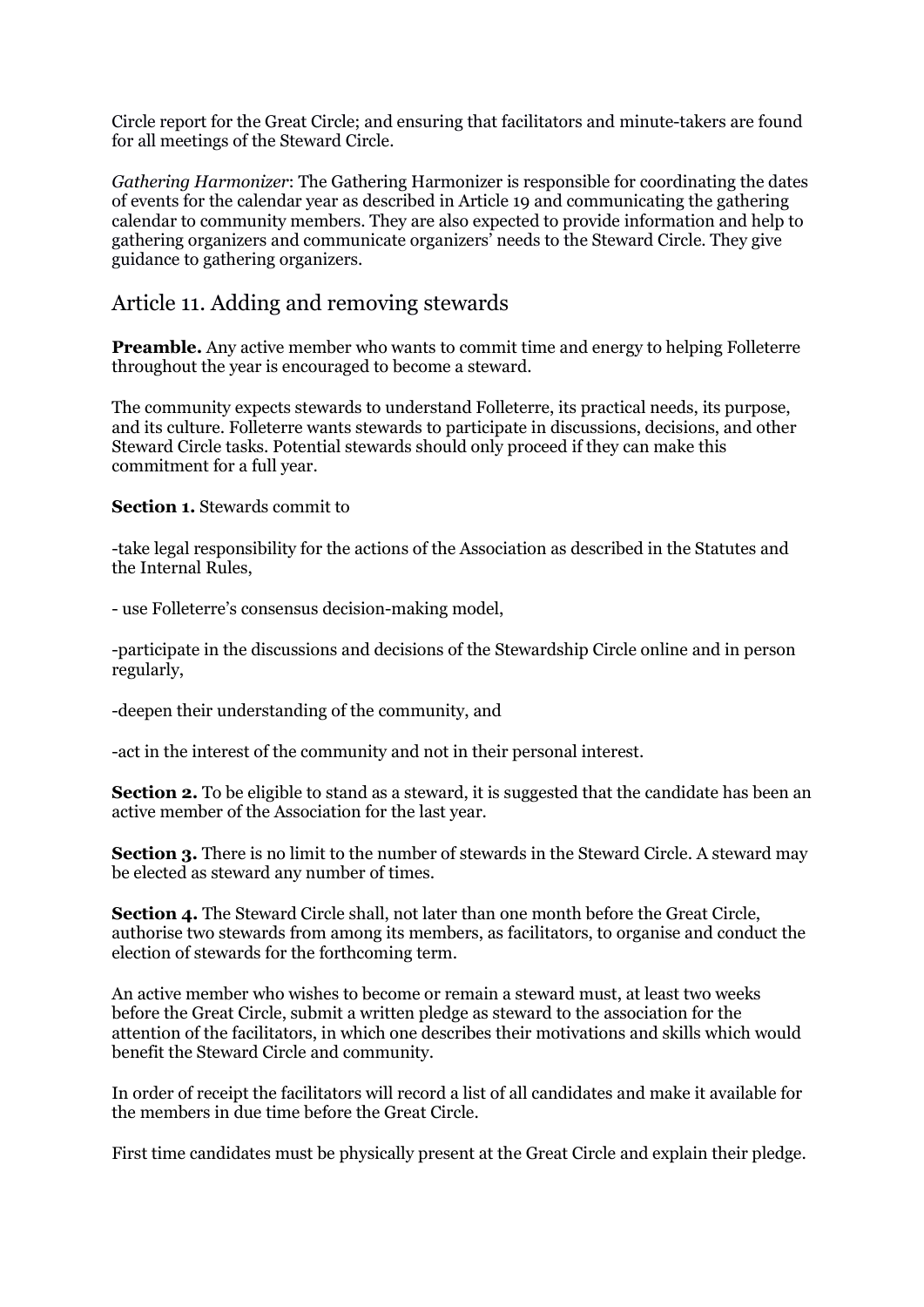**Section 5.** In the Great Circle, the facilitator shall present each candidate in the order of the above-mentioned list. The Great Circle then decides on each candidate under the guidance of the facilitators.

The decision on a candidate must be made by consensus in accordance with Title I, Article 3 of the FETCH Book. If paramount objections are raised against a candidate in accordance with the aforementioned regulation and the reservations against a candidate cannot be dispelled in the procedure regulated therein within a period of time determined by the facilitators, the facilitators shall put the decision on the acceptance of the candidacy to a vote by the Great Circle. If at least 75% of the voting members vote to accept the nomination, the candidate becomes a steward, otherwise the candidature is rejected. The candidate themself is not entitled to vote in this ballot.

**Section 6.** Active members can be co-opted between Great Circles by a decision of the Steward Circle.

**Section 7.** The office of elected or co-opted stewards shall end with the election of stewards in the Great Circle following the election or co-option of a steward. The retiring stewards shall be free to stand again as steward in accordance with Section 4 of this Article.

**Section 8.** Any Steward may leave the Steward Circle at any time by sending written notice to the other stewards.

**Section 9.** If a steward refuses to comply with the decision-making process of the Steward Circle or otherwise severely disrupts the Steward Circle, the other stewards will attempt to find a way to work with that steward. If this appears futile, the other stewards may terminate the stewardship of the steward in question with immediate effect if there is no other solution that protects the interests of Folleterre. In the decision-making process under Title I, Article 3, the steward in question does not have the right to decide and cannot raise paramount objections.

#### Article 12. Meetings of the Steward Circle

**Preamble.** We generally favor leaving decisions to the people directly affected by them. This is why the Steward Circle is empowered to develop its own process in the SCOPE. Since many decisions made at Steward Circle meetings affect the entire community, we set some basic guidelines for transparency and inclusiveness.

**Section 1.** The Steward Circle will hold at least three in-person meetings each year, in the spring, summer, and autumn.

**Section 2.** All community members may attend Steward Circle meetings. The stewards may ask non-stewards to leave if they are discussing sensitive information about a community member.

**Section 3.** A provisional agenda for a Steward Circle meeting is prepared by the Focus Bringer, who communicates it with all active members one month in advance.

**Section 4.** The internal process of the Steward Circle and its meetings are defined by the SCOPE, which is available to all community members. If not otherwise set by the SCOPE, meetings of the Steward Circle are quorate if five stewards are present.

**Section 5.** Decisions are made by consensus at Steward Circle meetings. Only stewards may raise paramount objections.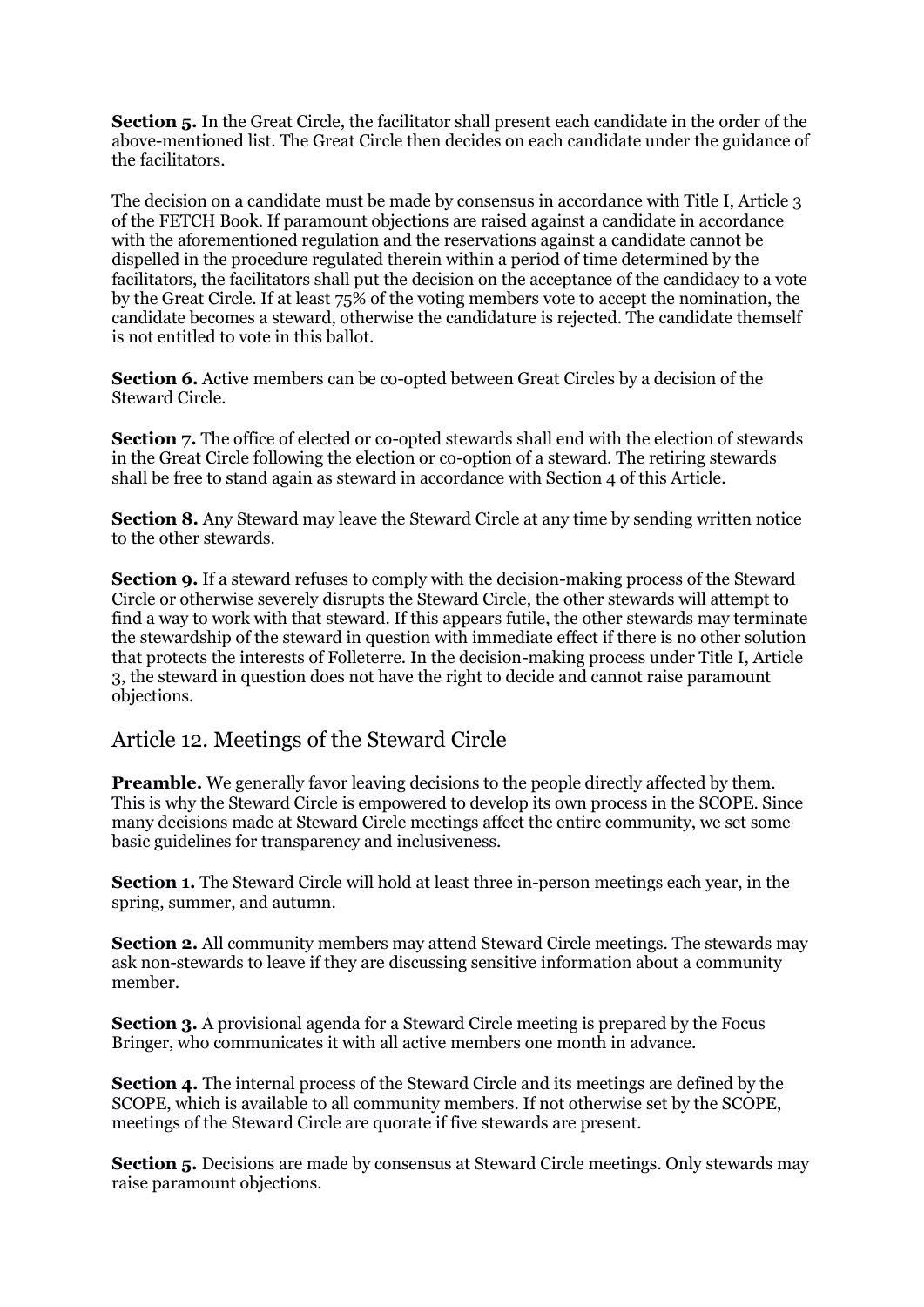**Section 6.** Minutes from each meeting of the Steward Circle will be made available to all community members in a timely fashion following the meeting.

**Section 7.** The Steward Circle may also make decisions online.

#### Article 13. Expenses

**Preamble.** As a general rule, stewards cannot claim reimbursement of expenses made as part of their service (like phone bills, fuel costs, ...). The only exception is listed below.

**Section 1.** Stewards with self-determined financial needs can ask the treasurer a compensation for travel costs made to attend a Steward Circle meeting, if the following criteria are met:

- Only stewards with critically low-income situation can apply for refund, via written request to the treasurer.

- The grant is limited to 100€ (round trip) per request. We ask to always consider traveling over land first. To allow early booking (for the lowest price possible), the Steward Circle will plan its meetings well in advance.

### Title V. Communication

#### Article 14. Documentation

**Preamble.** Documentation is important for continuity of our work, for understanding our community's needs and desires, and for providing empowering knowledge for faeries in the future.

We acknowledge that paperwork is more work than paper, so we are agreeing to a minimum of documentation necessary for the community to function effectively. We appreciate any other documentation work community members can lovingly provide.

We value the participation of faeries of all linguistic backgrounds. Translations of documents are valued when they can be lovingly provided.

**Section 1.** The Steward Circle will present a financial report each year at the Great Circle. The financial report will include information about contributions, spending, named funds, and savings over the previous financial year.

**Section 2.** The Steward Circle will present a Steward Circle report each year at the Great Circle covering the Association's activities since the previous Great Circle. The Steward Circle report will include information about changes to the administration, communication, or daily functioning of Folleterre; major maintenance and development work; and information about gatherings hosted.

**Section 3.** The Steward Circle will present a provisional budget for the following financial year at the Great Circle. The budget will contain predictions about contributions and spending from the general fund, named funds, and savings. The provisional budget is not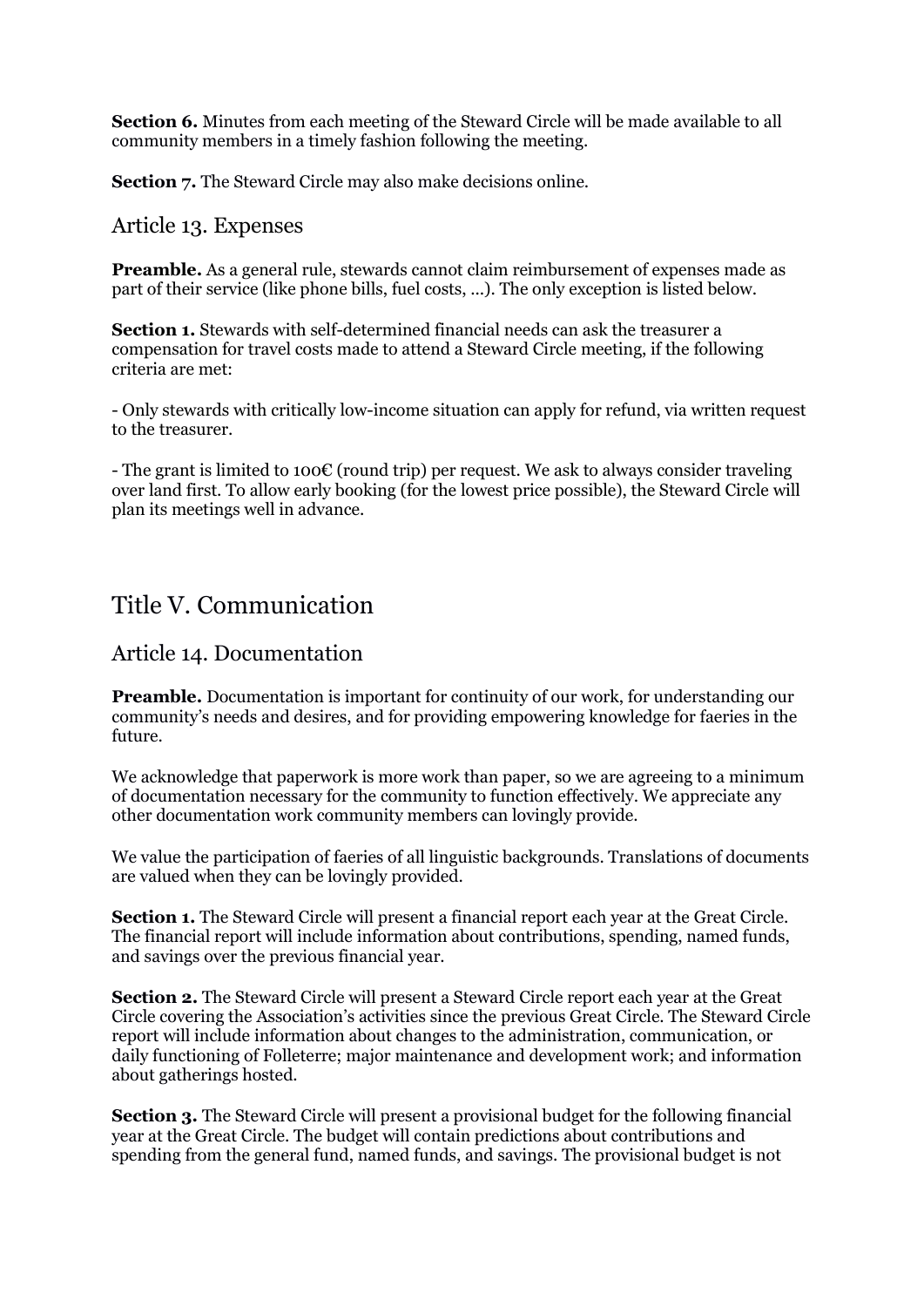binding. The Steward Circle is encouraged to follow the provisional budget, but may make a decision to change the budget if appropriate.

**Section 4.** A provisional agenda for the Great Circle will be sent to all active members of the Association at least one month in advance.

**Section 5.** Minutes will be taken at the Great Circle and all Steward Circle meetings. Minutes will include the names of the community members present, the date, and location of the meeting; all proposals discussed and whether consensus was achieved; the motivation behind each proposal; names of faeries who raise paramount objections and their reasons; and information about discussions not geared towards decision-making.

**Section 6.** The Steward Circle will maintain a log of Great Circle and Steward Circle decisions. The log will be available to all community members.

**Section 7.** The Steward Circle will maintain an online file storage system of the community's important documents. Community members should be informed of where the file storage system is and how to access it. These include but are not limited to Steward Circle reports, financial reports, provisional budgets, meeting minutes, contracts, official reports on the land, newsletters, and provisional agendas.

#### Article 15. Communication infrastructure

**Preamble.** Communication creates community. We need to hear each other's experiences and desires to understand how to live with one another.

Our community is big and separated by both distance and the ability to attend gatherings. We have several ways to overcome these barriers and create a year-long sense of community.

**Section 1.** Any community member is encouraged to create a means for the Folleterre community to communicate outside of gatherings.

**Section 2.** Folleterre publishes a newsletter. The Steward Circle is responsible for finding an editor. The newsletter will be available to all community members. All email addresses collected through registrations or at gatherings will receive the newsletter unless their owners request otherwise.

**Section 3.** Folleterre maintains a website with practical information and the Association's bylaws. The Steward Circle is responsible for finding volunteers to manage and update this site.

**Section 4.** Folleterre can manage social media groups for community members to use. The Steward Circle is responsible for finding moderators for these groups.

**Section 5.** The Steward Circle will make practical information for organizing gatherings available. This includes information about contributions, book-keeping, useful addresses and phone numbers, and a Good Gathering Guide.

**Section 6.** If the Association purchases land, the Steward Circle will ensure that practical information about managing its property is available on that property. This includes information about management of natural spaces, use of buildings, and plans for future development.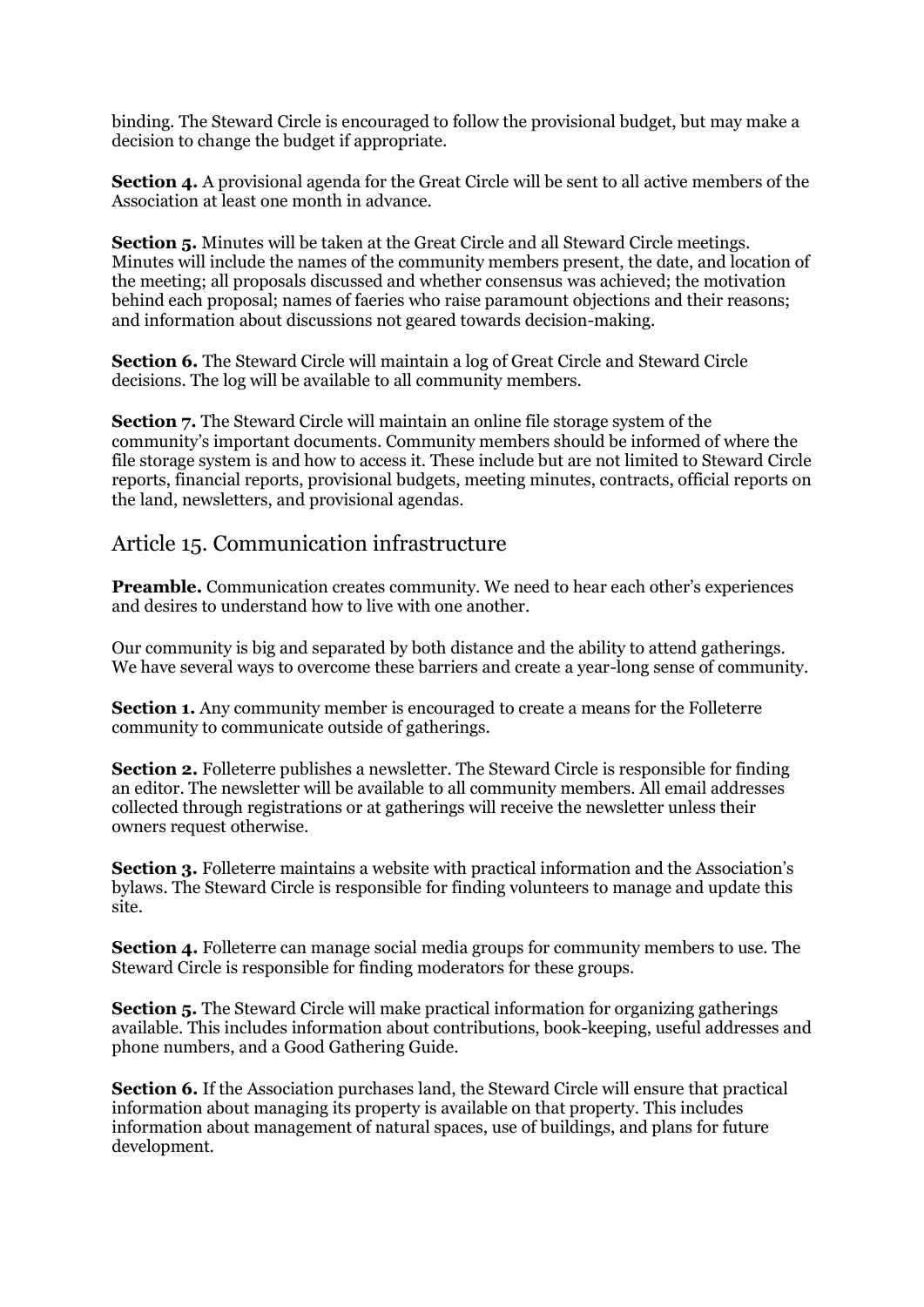# Title VI. Sharing Folleterre's collective resources

#### Article 16. Financial decision-making

**Preamble.** Our money goes in many directions and has to accomplish many tasks to make Folleterre what it is.

Since Folleterre's money belongs the community, we limit the financial decisions any one person can make without input from others. The number of financial decisions necessary for Folleterre to function, though, requires that we delegate these decisions when appropriate.

This balance requires trust and tolerance to work. Our financial decision-making process makes space for that balance by encouraging faeries to participate in decisions that affect them. Openness and transparency help create the trust needed for this system to work.

We want our Treasurer to feel empowered to make necessary financial decisions. Having a clear process helps our Treasurer.

**Section 1.** Folleterre's general fund is used for Folleterre's administration, communication, and daily functioning; provisions and materials for Folleterre's gatherings; and maintenance, insurance, taxes, and other costs incurred by ownership of the land and organizing community events.

The general fund cannot be spent on development projects that cause difficult-to-reverse changes to the Association's property, as defined in Articles 16 and 17; development projects that cost more than 200 euro; initiatives outside of the Steward Circle's mandate; and initiatives that have not been approved by the Steward Circle and are not routine expenditures defined in the SCOPE.

The general fund includes a reserve, that is, funds that are set aside without a specific purpose and that should be immediately available in the case of an emergency. The size of the reserve is determined in the yearly budget and may be spent by a decision of the Steward Circle.

**Section 2.** Named funds are for projects and purchases not covered by the general fund that will occur before the next Great Circle. Named funds smaller than 2 000 euro can be created by the Steward Circle. All other named funds must be created by the Great Circle.

A proposal that creates a named fund will designate the person or circle that decides how that fund is spent. That person or circle is expected to communicate regularly with the Steward Circle. If no one is designated, then the Steward Circle makes decisions about how to spend a named fund.

When a project is complete or if the project has been abandoned for a period of more than a year, unspent named funds automatically return to the general fund.

**Section 3.** Savings funds are for a project or purchase that will not occur before the next Great Circle.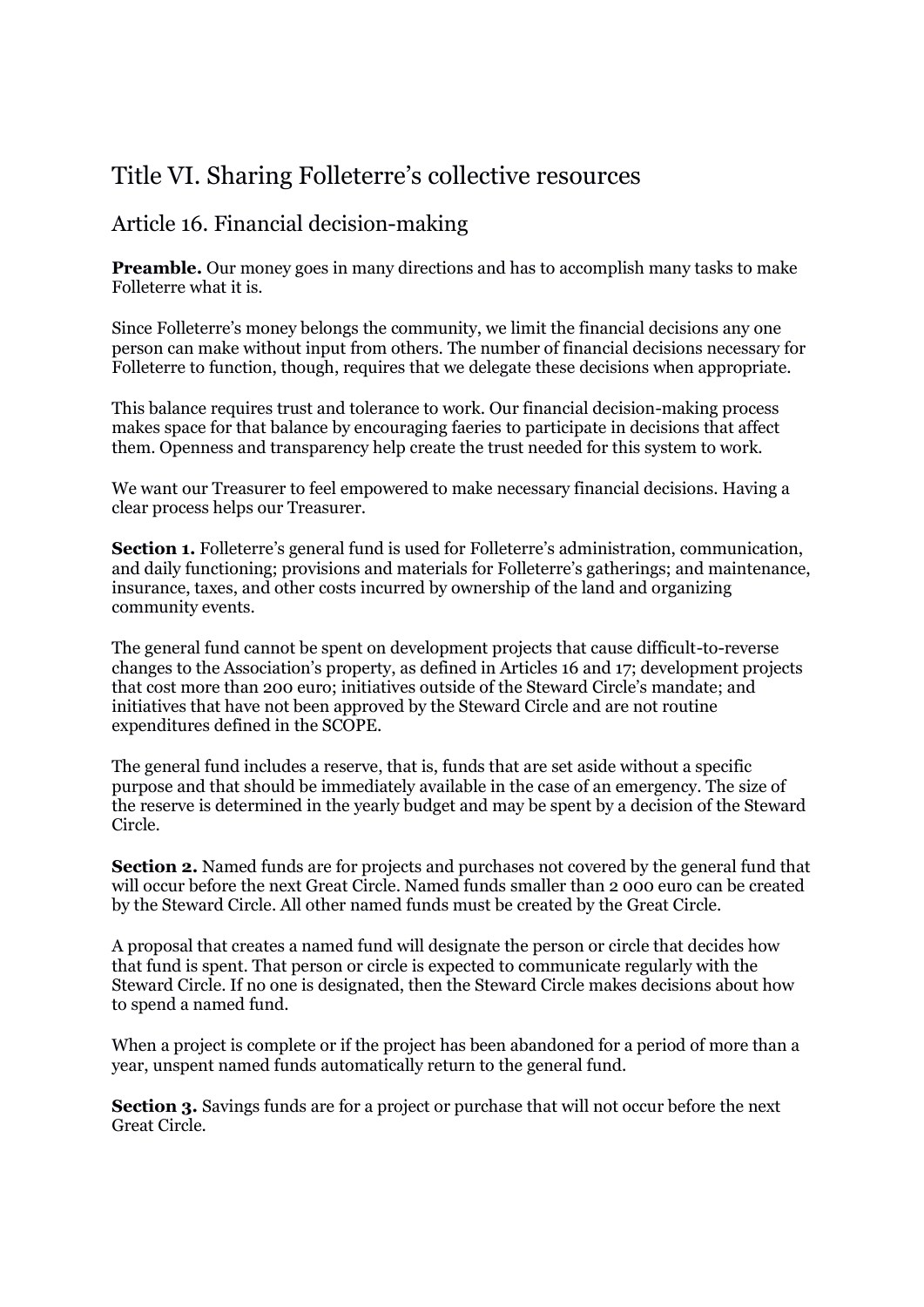The Steward Circle or the Great Circle can add or remove savings funds from the budget. The existence of a savings fund does not imply approval of any specific project.

A Steward Circle decision is required to borrow money from a savings fund.

The Steward Circle can turn a savings fund into an active named fund if the fund in question is less than 2 000 euro. The Great Circle can turn any savings fund into an active named fund.

**Section 4.** Any money owned by the Association in any form that is not part of a named or savings fund is by definition part of the general fund.

**Section 5.** All contributions received by Folleterre go into the general fund. Accepting a contribution creates no obligation to the contributor and the contribution may be spent in any way deemed appropriate by Folleterre.

A contribution can be made to a named fund or a savings fund only if a Great Circle or Steward Circle decision opened that fund to outside contributions.

**Section 6.** Gathering co-organizers can spend money from the general fund necessary for hosting a gathering. These expenditures are limited to provisions consumed at a gathering and materials for activities at a gathering. Maintenance work, land management, and small development projects described in Article 16 may be considered part of a gathering's activities.

Each gathering will produce a Cash Flow Summary for the Treasurer.

**Section 7.** The Treasurer makes financial transactions on behalf of the Association in accordance with the FETCH Book and the SCOPE.

**Section 8.** Community members should talk with a gathering co-organizer before making a purchase on behalf of the gathering, or with the Treasurer before making a purchase on behalf of the community.

The Treasurer may refuse a request for funds or reimbursement if appropriate. A community member whose funding or reimbursement request was refused by the Treasurer may appeal to the Steward Circle. The Steward Circle will work with the community member to find a solution that everyone can live with.

#### Article 17. House and built-environment maintenance and development

**Preamble.** The Association may purchase land in order to better achieve the goals described in the Statues.

This land may include buildings that are available for the community to use. These spaces will change over time as they are infused with faerie energy. Creativity can be fleeting, but we are mindful of what we could lose when we create new things and listen to other people's needs before making big changes.

We have different visions for these spaces, so this process creates space for individual initiatives while minimizing the need to undo people's work later.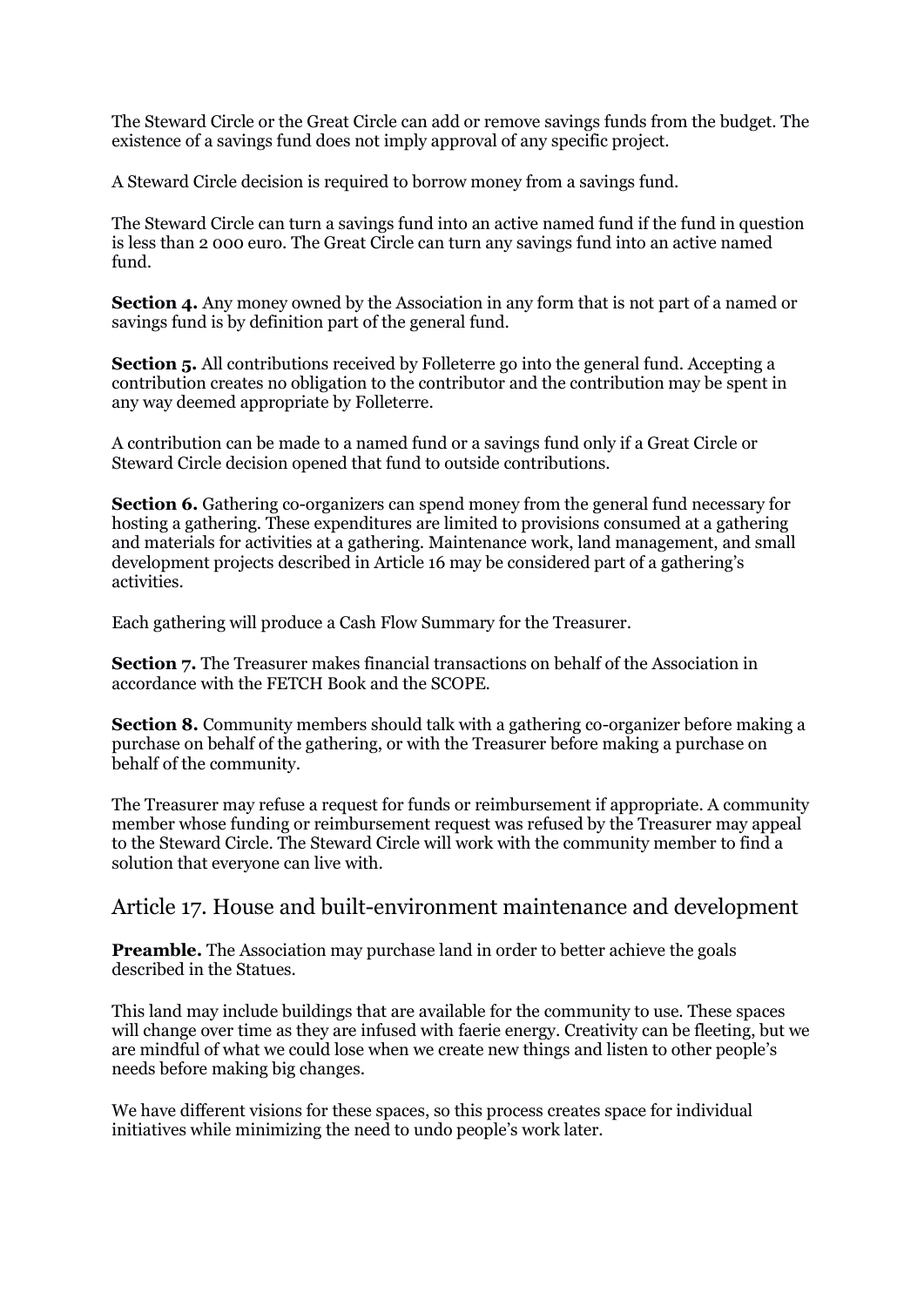**Section 1.** The built environment includes permanent structures, maintained gardens, trails and any space with a human-built structure that is difficult to move or remove.

The Steward Circle will monitor the built environment on its properties for necessary maintenance and will communicate necessary maintenance work with the community when appropriate.

**Section 2.** The Steward Circle is authorized to spend from the general fund for maintenance work. Maintenance projects are projects that do not change the function of part of Folleterre's property. Community members may undertake maintenance projects in communication with the Steward Circle.

**Section 3.** A small development project is any project that changes the function of part of Folleterre's property, does not produce difficult-to-reverse changes, and costs less than 200 euro.

Examples of difficult-to-reverse changes include cutting holes in the structure of a building, destroying a structure, pouring concrete, removing concrete, installing new structures attached to permanent structures, and adding or removing electrical fixtures or plumbing.

Community members may undertake small development projects without seeking consent from the Steward Circle or the Great Circle. A faerie who is on the land and who wants to do a small development project must inform others on the land at a forum like Practical Circle. A faerie who is not on the land and who wants to do a small development project must inform the Steward Circle. Steward Circle consent is not required.

**Section 4.** Development projects that cause difficult-to-reverse changes to the land or that cost between 200 euro and 2000 euro must be approved by the Steward Circle.

**Section 5.** Development projects that cost more than 2000 euro must be approved by the Great Circle.

#### Article 18. Land management

**Preamble**. The magic of faeries is intimately linked with nature. We tread lightly on the land and respect its process.

We manage parts of the land that cannot get what they need due to human development in the area. Some parts of the land need human help that may include mowing, removal of hay, removal of old plantations, and other techniques that make space for a diverse ecosystem.

We are responsible for the consequences of our interventions on the land and attempt to minimize our impact on local species.

**Section 1**. Property owned by the Association and not defined as a built space in Article 16 is defined as the natural environment.

**Section 2.** The Steward Circle is responsible for maintaining a year-round almanac of land work and contacting gathering organizers when needed work must be done.

**Section 3.** The Steward Circle may create a Land Management Plan for both a long-term vision and short-term task management.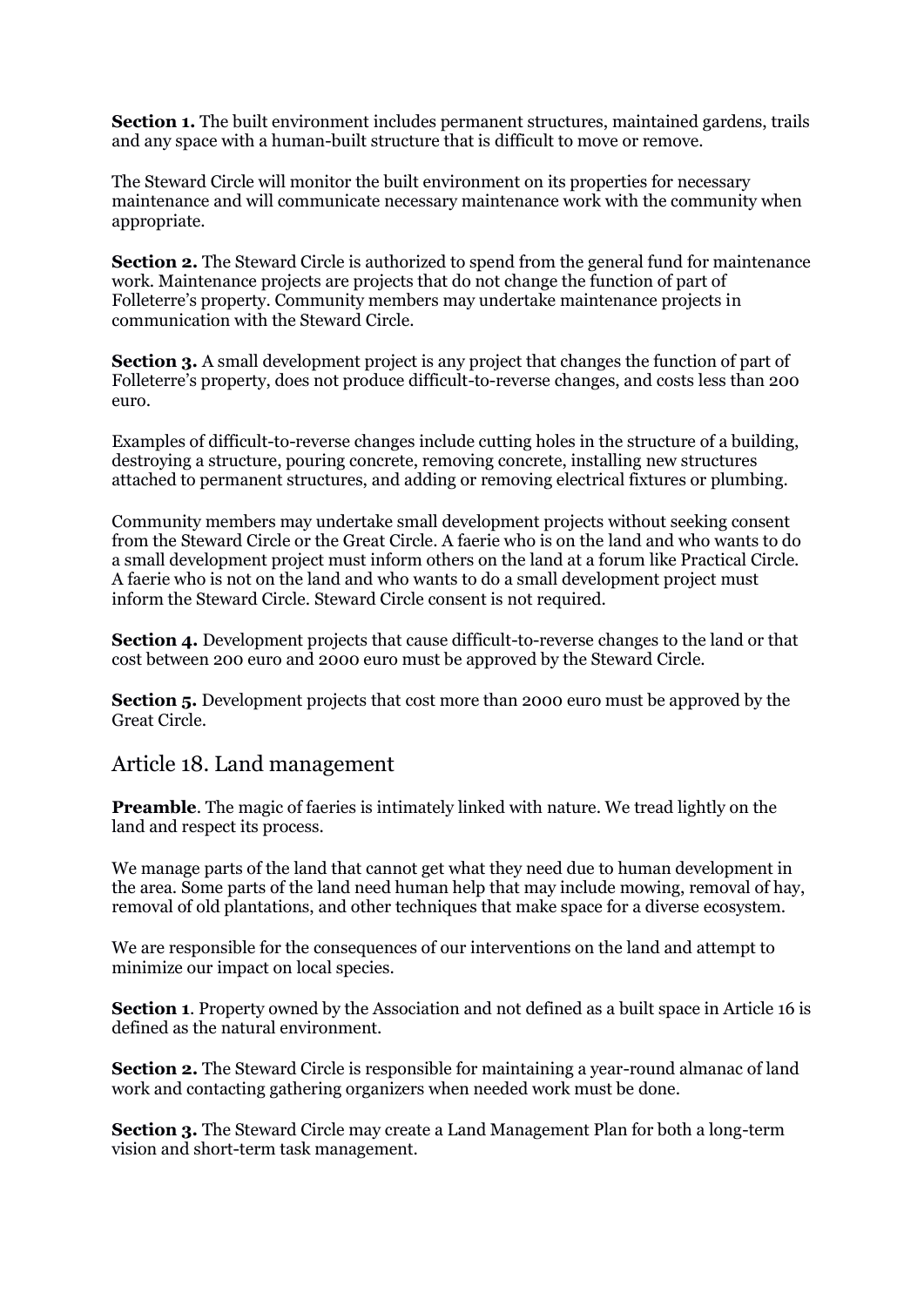**Section 4.** Difficult-to-remove structures cannot be built on the natural environment without Steward Circle consent.

#### Article 19. The Eurofaeries Fund

**Preamble.** The Eurofaeries Fund provides support to grow the vision of the Radical Faeries in Europe.

This support comes in the form of time, energy, communication tools, and money and is for gatherings, projects, and sanctuaries.

Our intent is that this project and its funds remain separate from Folleterre's general fund, and that these funds will be spent and grow based on the Eurofaeries Fund's own activities.

**Section 1.** The Eurofaeries Fund is a project intended to support the development of faerie culture and activities organized by individuals and organizations beyond the Association Les Amis de Folleterre.

**Section 2.** The Eurofaeries Fund is administered by the Eurofaeries Fund stewards. Faeries may volunteer to serve as a Eurofaeries Fund steward for a period of one year at the Great Circle. Eurofaerie Fund stewards do not have to be active members of the Association. The Great Circle may examine a potential Eurofaeries Fund steward's offer of stewardship, discuss it, and possibly reject it if in the best interest of the Eurofaeries Fund.

**Section 3.** Eurofaerie Fund stewards make decisions by consensus in a process defined by them that meets the requirements of Article 3 of the Statutes.

**Section 4.** The Eurofaerie Fund will keep its funds separate from the general fund of Folleterre. This separate fund may accept contributions. The Eurofaerie Fund stewards may only administer the money in this separate fund.

**Section 5.** Eurofaerie Fund stewards may also be members of the Steward Circle. The Treasurer is responsible for effecting financial transactions on behalf of the Eurofaeries Fund.

**Section 6.** Eurofaerie Fund stewards are not empowered to sign declarations and obligations on behalf of Les Amis de Folleterre. Any declarations or obligations related to the work of the Eurofaerie Fund stewards must be approved by the Steward Circle.

### Title VII. Gatherings and use of Folleterre's land

#### Article 20. Scheduling gatherings

**Preamble.** Gatherings are when we come together and share our experiences, our affection, and our energy to make a community.

There are many ways to organize a gathering, and we celebrate the diverse gatherings that Folleterre offers. We also want to reduce unhelpful conflict and maintain the magic of Folleterre, and having clearly defined reasons to say "no" to a potential gathering makes our default "yes" more authentic.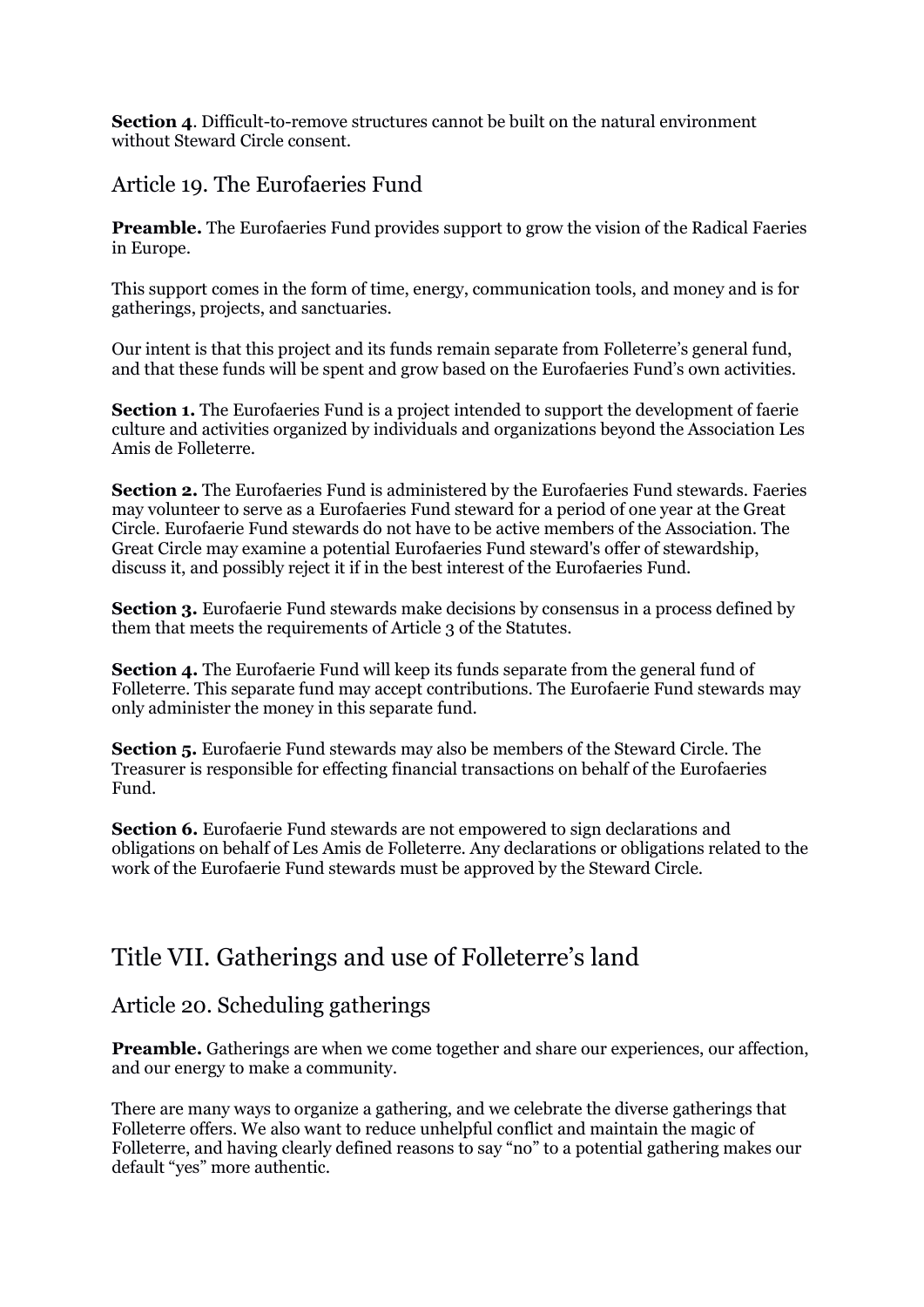We encourage faeries to step forward and make their dream gatherings come to life, and the Steward Circle will help that happen.

Sharing space requires negotiation, so we want our Gathering Harmonizer to feel empowered to make necessary decisions for the community.

**Section 1.** Gatherings can be organized for any purpose that advances the goals of the Association. Any community member can propose and offer to co-organize a gathering and will receive support from the Steward Circle.

**Section 2.** The Gathering Harmonizer is responsible for producing a calendar of gatherings. Community members who wish to propose or co-organize a gathering should contact the Gathering Harmonizer with possible dates and a brief description of the gathering's activities.

**Section 3.** A proposed gathering needs prior consensus from the Steward Circle if the gathering will happen at any location not owned by the Association. A proposed gathering does not need prior consensus from the Steward Circle if it will happen on land owned by the Association.

**Section 4.** The Association does not organize or host gatherings at any location that: -are intended to earn money for the personal profit of a private individual, outside group, or

private enterprise, -require payment from participants.

**Section 5.** The Gathering Harmonizer may refuse to schedule a gathering for the following reasons:

-a gathering will occur at a location not owned by the Association and there has been no prior authorization by the Steward Circle,

-the community members who proposed the gathering did not give enough advance notice to the Gathering Harmonizer,

-the community member has indicated that the gathering is of a type listed in Section 4 of this Article,

-the gathering would occur before the gathering that was designated the first gathering of the year or after the gathering that was designated the last gathering of the year,

-other community members wish to host a different gathering on the land at the same time,

-the community members have given the Gathering Harmonizer reason to believe that they do not have sufficient knowledge or experience to ensure the safety of the participants or adequate care for Folleterre's property,

-the gathering would occur at the same time as one of the routine, yearly gatherings offered by Folleterre, or

-the gathering is not proposed by a community member.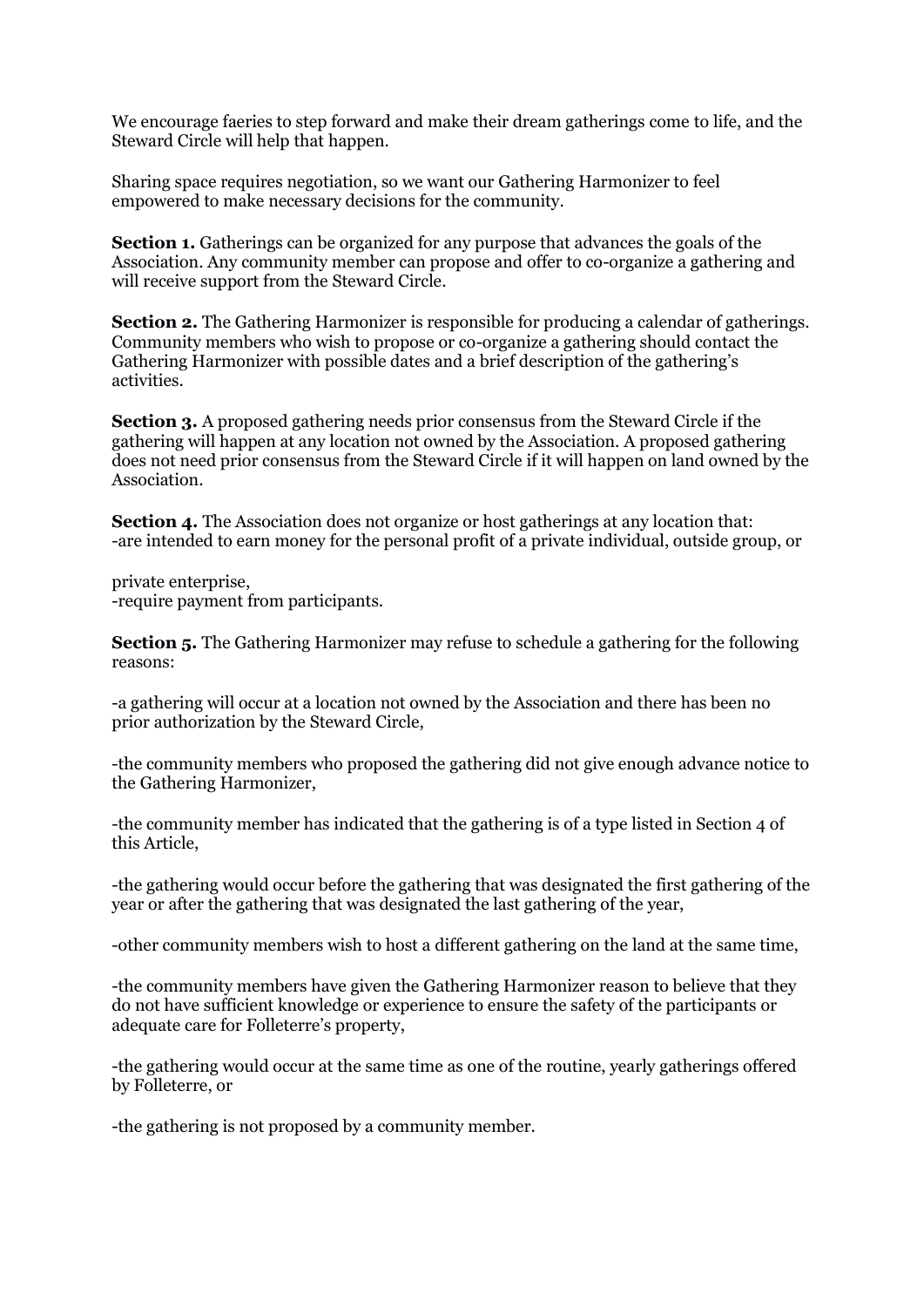**Section 7.** If the Gathering Harmonizer refuses to schedule a potential gathering, they must inform the Steward Circle about the refusal.

Community members whose proposed gathering is refused by the Gathering Harmonizer may appeal to the Steward Circle. The Steward Circle and the community members will work to find a gathering proposal that everyone can consent to, if possible.

**Section 8.** The Steward Circle can ask organizers to modify their gathering plans if the proposed gathering poses a grave risk to the Association, its properties, or gathering participants or if it does not advance the goals of the Association.

The Steward Circle can ask an organizer to work with a co-organizer if the organizer has given the Steward Circle reason to doubt their ability to organize a gathering.

The Steward Circle may cancel a gathering if necessary to protect the interests of the Association.

#### Article 21. Gathering organization

**Preamble.** We have strong and well-known conventions about how gatherings function, passed along orally and through experience. These include attending practical circle, eating together, sharing work, offering workshops, freely deciding how to spend our time, listening to one another, going to heart circle....

It is impossible and undesirable to list all of these conventions. Impossible because they are always changing and there are so many exceptions; undesirable because we celebrate the diversity of gatherings by giving participants the space to determine how their time together unravels.

There are some parts of a gathering that affect the community generally. We set the minimal structure required for the good of the community.

**Section 1.** The Steward Circle will maintain an up-to-date Good Gathering Guide with practical information for gathering organizers. Stewards will help organizers produce a list of maintenance and development projects for work-themed gatherings. Stewards will help order provisions and materials in advance of a gathering.

**Section 2.** Each gathering has an organizer or co-organizers. Organizers serve as a point of contact before and during the gathering.

**Section 3.** If a participant is causing major disruptions to a gathering or is verbally or physically violent to other participants, organizers can ask them to leave.

**Section 4.** Folleterre does not charge money to attend a gathering. The Steward Circle may set a suggested contribution for gathering participants, and that

suggested contribution may be modified for specific gatherings if appropriate.

**Section 5.** At each gathering, a faerie who is not a co-organizer will keep financial records. They will send excess cash to the nearest bank branch during and at the end of gatherings and fill out a Cash Flow Summary for record keeping.

The Treasurer will leave guidance for faerie book-keepers on the land.